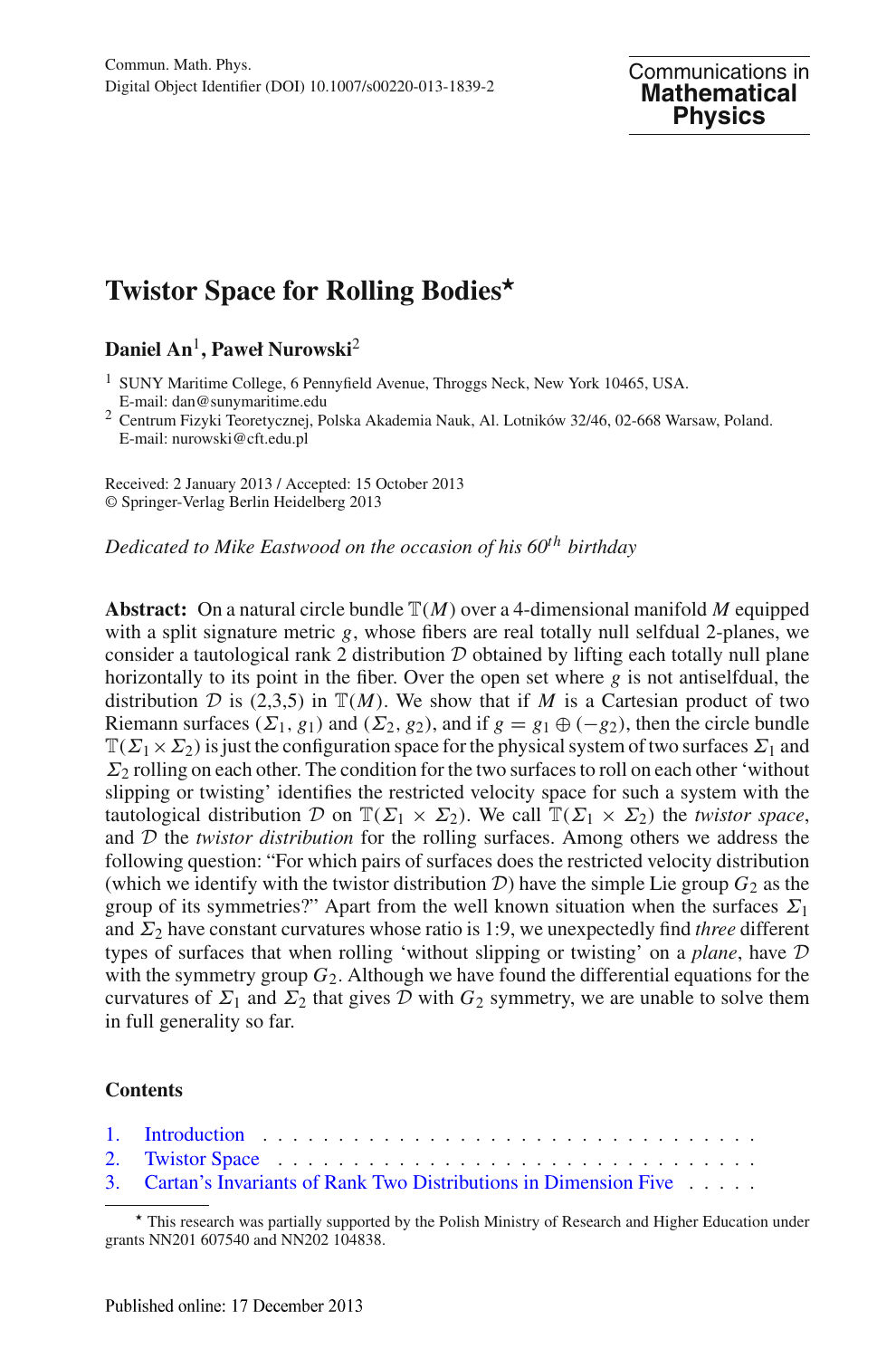| 4. Examples of Surfaces Whose Twistor Distribution has $G_2$ Symmetry |  |  |  |  |  |  |  |  |  |  |  |  |
|-----------------------------------------------------------------------|--|--|--|--|--|--|--|--|--|--|--|--|
|                                                                       |  |  |  |  |  |  |  |  |  |  |  |  |
|                                                                       |  |  |  |  |  |  |  |  |  |  |  |  |

#### <span id="page-1-0"></span>**1. Introduction**

Bryant and Hsu [\[4,](#page-21-1) pp. 456–458] gave the following description of the configuration space of two solids rolling on each other 'without slipping or twisting': the two solids are represented by two surfaces  $\Sigma_1$  and  $\Sigma_2$ , equipped with the respective Riemannian metrics  $g_1$  and  $g_2$ . The configuration space for the physical system is parametrized by points x on the first surface, points  $\hat{x}$  on the second surface (these are just the points of contact of the two surfaces), and a rotation *A* identifying the tangent space to  $\Sigma_1$  at *x* with the tangent space to  $\Sigma_2$  at  $\hat{x}$ . This makes the configuration space a circle fiber bundle  $\mathbb{S}^1 \hookrightarrow C(\Sigma_1, \Sigma_2) \to \Sigma_1 \times \Sigma_2$  over the Cartesian product  $\Sigma_1 \times \Sigma_2$  of the two surfaces,

 $C(\Sigma_1, \Sigma_2) = \{(x, \hat{x}, A) | A : T_x \Sigma_1 \to T_{\hat{x}} \Sigma_2, A \in SO(2) \cong \mathbb{S}^1\},\$ 

with the projection  $\pi(x, \hat{x}, A) = (x, \hat{x})$ .

In this realization of the configuration space, the movement of the two surfaces is represented by curves  $\gamma(t) = (x(t), \hat{x}(t), A(t))$  in  $C(\Sigma_1, \Sigma_2)$ . The unconstrained velocity space at a point *p* consists of all vectors of the form  $\dot{\gamma}(t)|_{t=0} = (\dot{x}(t), \dot{\dot{x}}(t), \dot{A}(t))|_{t=0}$ , where  $\gamma(t)$  stands for all smooth curves in  $C(\Sigma_1, \Sigma_2)$  such that  $\gamma(0) = p$ .

The 'no slipping and no twisting' conditions constrain the velocity space, reducing its dimension at each point from five to two. This reduction is obtained by first imposing a condition for the absence of 'linear slipping'. This can be formalized as follows. If  $\gamma(t)$  =  $(x(t), \hat{x}(t), A(t))$  is an admissible motion, then the lack of linear slipping means that:

$$
A(t)\dot{x}(t) = \dot{\hat{x}}(t).
$$

This produces a drop in the dimension of the velocity space at each point by two, from five to three. The condition of no 'twisting' reduces this dimension to two. We impose it now. It means that the admissible motions  $\gamma(t) = (x(t), \hat{x}(t), A(t))$  must have the following geometric property: for every vector field  $v(t)$  which is parallel along  $x(t)$  the  $A(t)$  transformed vector field  $\hat{v}(t)$  must be a vector field parallel along  $\hat{x}(t)$ , i.e.

$$
\overline{\nabla}_{\dot{x}(t)} v(t) = 0 \text{ and } A(t)v(t) = \hat{v}(t) \text{ implies } \overline{\nabla}_{\dot{x}(t)}^2 \hat{v}(t) = 0,
$$

where  $\overrightarrow{V}$  is the Levi-Civita connection for the surface  $(\Sigma_i, g_i)$ .

To be more explicit, we now follow [\[2](#page-21-2)]. We take  $(e_1(x), e_2(x))$  as an orthonormal frame in  $\Sigma_1$  and  $(e_3(\hat{x}), e_4(\hat{x}))$  as an orthonormal frame in  $\Sigma_2$ . To simplify the notation, from now on we will omit the dependencies of  $x$  and  $\hat{x}$  in the expressions involving these basis vectors.

The most general forms of the commutators for  $(e_1, e_2)$  and  $(e_3, e_4)$  are:

$$
[e_1, e_2] = a_1 e_1 + a_2 e_2, \qquad [e_3, e_4] = a_3 e_3 + a_4 e_4,\tag{1.1}
$$

<span id="page-1-1"></span>with  $a_1 = a_1(x)$ ,  $a_2 = a_2(x)$  functions on  $\Sigma_1$  and  $a_3 = a_3(\hat{x})$ ,  $a_4 = a_4(\hat{x})$  functions on  $\Sigma_2$ . We extend the coframes (*e*<sub>1</sub>, *e*<sub>2</sub>) and (*e*<sub>3</sub>, *e*<sub>4</sub>) to a coframe (*e*<sub>1</sub>, *e*<sub>2</sub>, *e*<sub>3</sub>, *e*<sub>4</sub>) on  $\Sigma_1 \times \Sigma_2$ .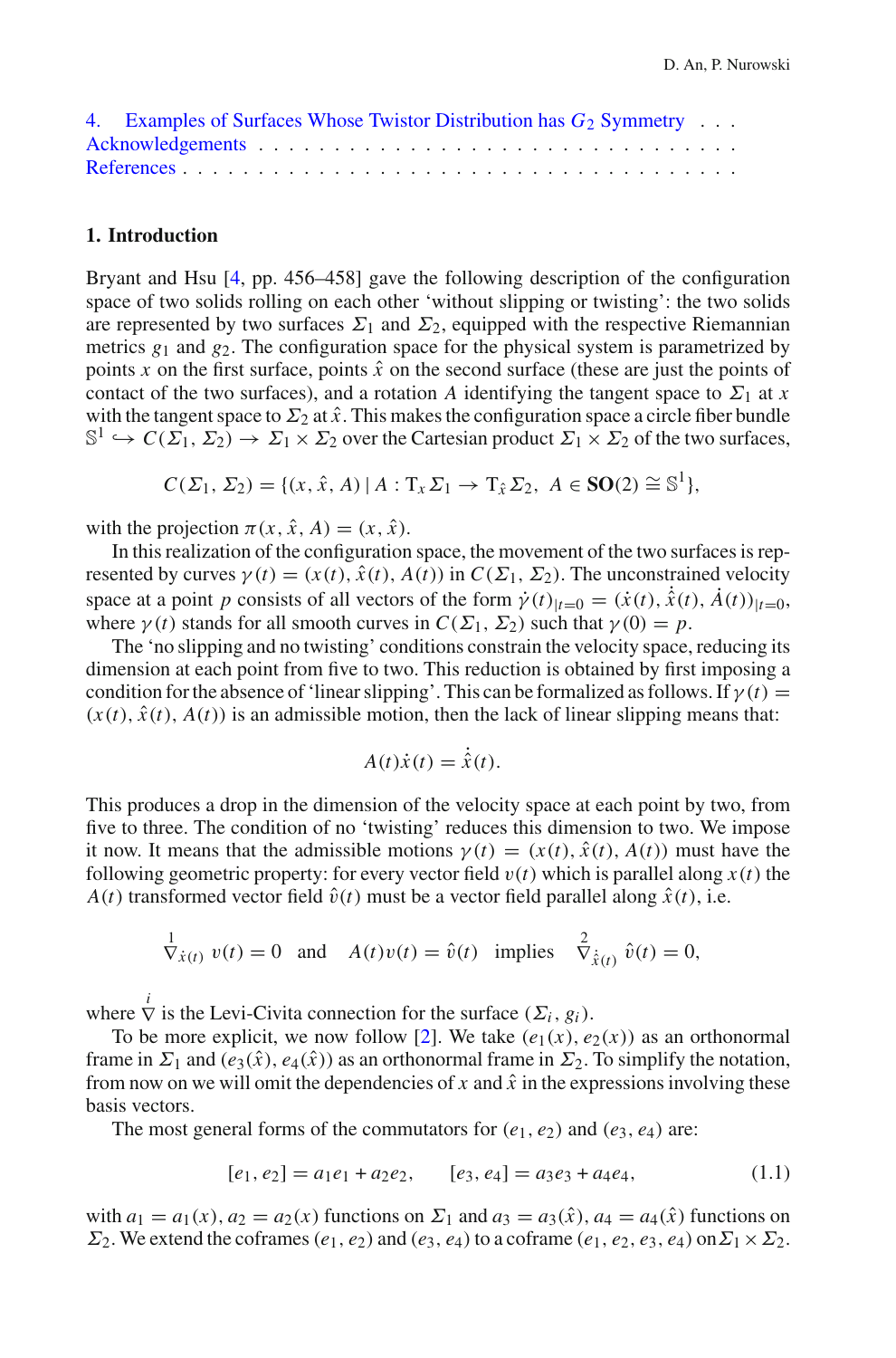This is done by requiring that the extended frame  $(e_1, e_2, e_3, e_4)$  satisfies [\(1.1\)](#page-1-1), with the functions  $a_1, a_2$  being constant along  $e_3$  and  $e_4$ , and the functions  $a_3$  and  $a_4$  being constant along  $e_1$  and  $e_2$ . The next requirement, that uniquely defines the extension, is that all commutators of  $(e_1, e_2, e_3, e_4)$  other than those given by the relations  $(1.1)$ vanish on  $\Sigma_1 \times \Sigma_2$ . Parametrizing the rotation matrices *A* by the angle of rotation  $\phi$ ,

$$
A_{\phi} = \begin{pmatrix} \cos \phi & -\sin \phi \\ \sin \phi & \cos \phi \end{pmatrix},
$$

we further extend the frame  $(e_1, e_2, e_3, e_4)$  from  $\Sigma_1 \times \Sigma_2$  to  $C(\Sigma_1, \Sigma_2)$  by the requirement that the resulting vector fields ( $e_1, e_2, e_3, e_4$ ) on  $C(\Sigma_1, \Sigma_2)$  are constant when Lie dragged along the fibers:

$$
\mathcal{L}_{\partial_{\phi}}e_i\equiv 0, \quad i=1,2,3,4.
$$

This defines a coframe  $(e_1, e_2, e_3, e_4, \partial_{\phi})$  in  $C(\Sigma_1, \Sigma_2)$ . Now, it follows from [\[2](#page-21-2)] that the velocity space of admissible motions constrained by the 'no slipping and no twisting' conditions is, at every point, spanned by:

$$
\tilde{X}_1 = e_1 + \cos\phi \, e_3 + \sin\phi \, e_4 + (-a_1 + a_3 \cos\phi + a_4 \sin\phi)\partial_\phi, \n\tilde{X}_2 = e_2 - \sin\phi \, e_3 + \cos\phi \, e_4 + (-a_2 - a_3 \sin\phi + a_4 \cos\phi)\partial_\phi.
$$
\n(1.2)

<span id="page-2-0"></span>We summarize the above considerations in the following proposition.

**Proposition 1.** *The configuration space for the physical system of two surfaces rolling on each other 'without slipping or twisting' is a circle bundle*  $\mathbb{S}^1 \hookrightarrow C(\Sigma_1, \Sigma_2) \rightarrow$  $\Sigma_1 \times \Sigma_2$ . The space of admissible velocities for the system is a 2-dimensional distribution  $\mathcal{D}_v$  *in*  $C(\Sigma_1, \Sigma_2)$ *. In coordinates*  $(x, \hat{x}, \phi)$  *on*  $C(\Sigma_1, \Sigma_2)$ *, where x and*  $\hat{x}$  *denote the respective points on*  $\Sigma_1$  *and*  $\Sigma_2$ *, and where*  $\phi$  *is the angle of rotation corresponding to the map A* $_{\phi}$ *, the distribution*  $\mathcal{D}_{\nu}$  *is spanned by the vector fields*  $\tilde{X}_1$  *and*  $\tilde{X}_2$  *given by [\(1.2\)](#page-2-0).*

*Remark 1.* Note that if we simultaneously rescale the metric of our two Riemann surfaces by the same constant, i.e.  $(g_1, g_2) \rightarrow (s^2g_1, s^2g_2)$  with  $s = \text{const} \neq 0$ , then  $e_i \rightarrow s^{-1}e_i$ and  $a_i \rightarrow s^{-1}a_i$ ,  $i = 1, 2, 3, 4$ . This transformation merely rescales the vector fields  $\hat{X}_1, \hat{X}_2$  as  $\hat{X}_1 \to s^{-1} \hat{X}_1$  and  $\hat{X}_2 \to s^{-1} \hat{X}_2$ . Thus the distribution  $\mathcal{D}_v$  does not change when the two rolling surfaces are scaled by the same constant factor. This reflects an obvious fact that the local symmetry of two surfaces rolling on each other 'without slipping or twisting' should only depend on their relative size with respect to each other and not on their individual sizes.

We now present a simple observation that is crucial for the rest of the paper:

**Proposition 2.** *Every point of the configuration space*  $C(\Sigma_1, \Sigma_2)$  *of the system of two rolling surfaces 'without slipping or twisting' defines a 2-plane, which is totally null in the standard split signature metric in*  $\mathbb{R}^4 = \mathbb{R}^{(2,2)}$ *.* 

*Proof.* Given a point  $(x, \hat{x}, \phi)$  in  $C(\Sigma_1, \Sigma_2)$  we consider the graph

$$
\{(a, b, a\cos\phi - b\sin\phi, a\sin\phi + b\cos\phi) \mid a, b \in \mathbb{R}^2\} \subset \mathbb{R}^4,
$$

of the map  $A_{\phi}: T_x \Sigma_1 \rightarrow T_{\hat{x}} \Sigma_2$ . This gives a plane

<span id="page-2-1"></span> $N(x, \hat{x}, \phi) = \text{Span}(X_1, X_2)$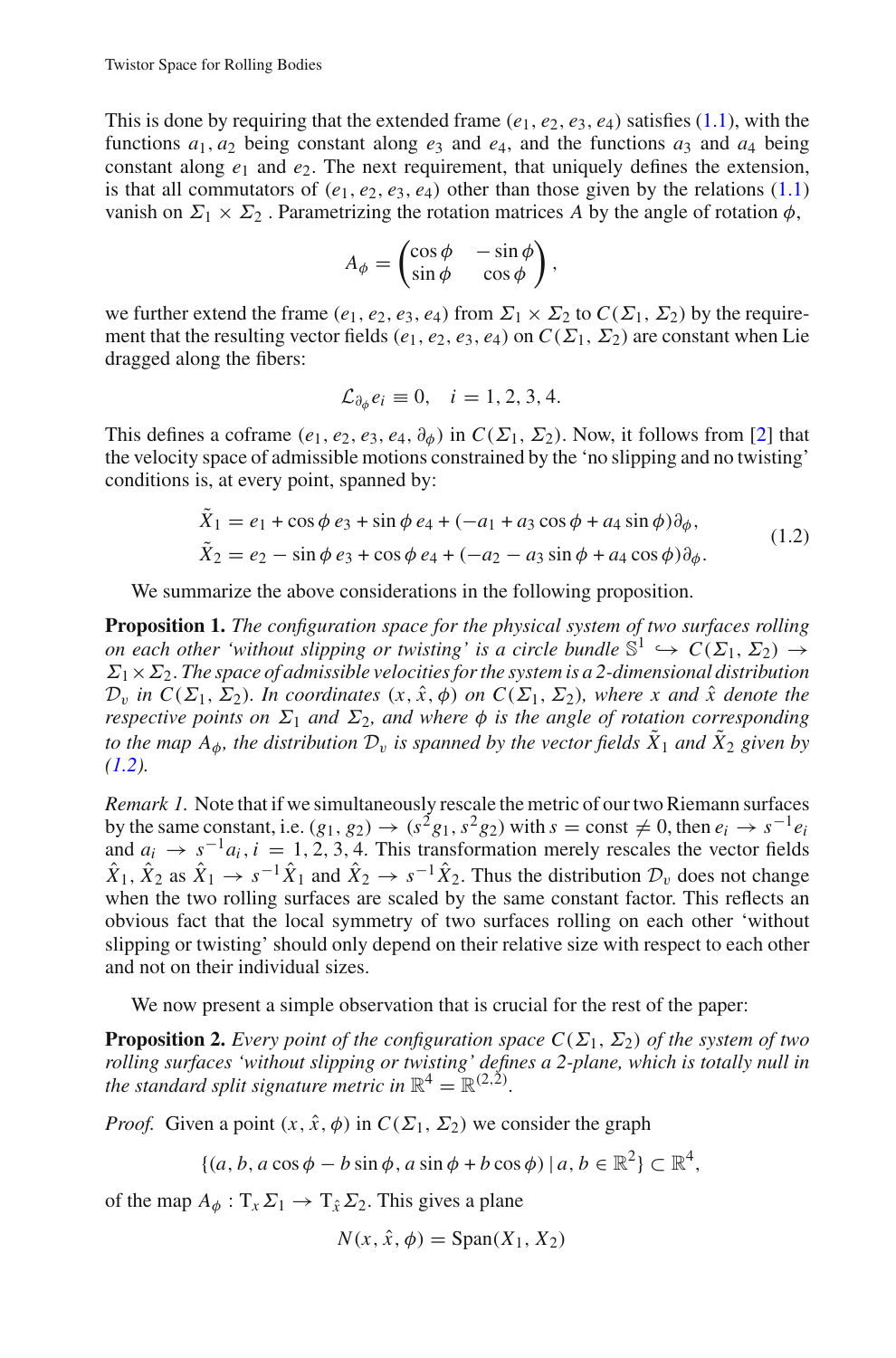in  $\mathbb{R}^4$  spanned by the vectors

 $X_1 = (1, 0, \cos \phi, \sin \phi)$  and  $X_2 = (0, 1, -\sin \phi, \cos \phi)$ .

Due to the orthogonality of A, the plane  $N(x, \hat{x}, \phi)$  is totally null in the standard split signature metric  $y_1^2 + y_2^2 - y_3^2 - y_4^2$  in  $\mathbb{R}^4 = \mathbb{R}^{(2,2)}$ .

This proposition suggests that we consider the space  $\mathbb{T}(M)$  of real totally null planes over a 4-dimensional manifold  $M = \Sigma_1 \times \Sigma_2$  equipped with the metric  $g = g_1 \oplus (-g_2)$ and identify the points of the configuration space  $C(\Sigma_1, \Sigma_2)$  for the two rolling surfaces with the points of  $\mathbb{T}(M)$ . To make this suggestion into a precise identification we now discuss the geometry of the space  $\mathbb{T}(M)$ . Because of possible applications other than the kinematics of the rolling surfaces, we will consider  $\mathbb{T}(M)$  over *general* split signature metric 4-manifolds *M*, *not* assuming from the very beginning that *M* is a product of two surfaces.

#### <span id="page-3-0"></span>**2. Twistor Space**

2.1. *Null planes in*  $\mathbb{R}^{(2,2)}$ . Consider the 4-dimensional vector space  $V = \mathbb{R}^4$ . Denote by  $(e_1, e_2, e_3, e_4)$  the standard basis in it,  $e_1 = (1, 0, 0, 0), e_2 = (0, 1, 0, 0), e_3 =$  $(0, 0, 1, 0)$  and  $e_4 = (0, 0, 0, 1)$ . Then every vector  $y \in V$  is  $y = y_1e_1 + y_2e_2 + y_3e_3 + y_4e_4$ . We now endow *V* with the standard split signature metric *g*, by setting  $g(y, y) =$  $y_1^2 + y_2^2 - y_3^2 - y_4^2$  for each  $y \in V$ . We also choose an orientation in *V*. This additionally equips *V* with the Hodge star operator ∗ which, in particular, is an automorphism of the space  $\Lambda^2 V$  of bivectors. In the basis  $e_i$  this automorphism is given by

$$
\begin{aligned}\n& * (e_1 \wedge e_2) = e_3 \wedge e_4, & * (e_3 \wedge e_4) = e_1 \wedge e_2, \\
& * (e_1 \wedge e_3) = e_2 \wedge e_4, & * (e_2 \wedge e_4) = e_1 \wedge e_3, \\
& * (e_1 \wedge e_4) = -e_2 \wedge e_3, & * (e_2 \wedge e_3) = -e_1 \wedge e_4.\n\end{aligned}
$$
\n(2.1)

<span id="page-3-3"></span>One easily checks that the map  $* : \bigwedge^2 V \to \bigwedge^2 V$  squares to the identity,  $*^2 = \text{Id}$ . It has two eigenvalues +1 and −1, and splits  $\wedge^2 V$  onto a direct sum of the corresponding eigenspaces  $\bigwedge^2 V = V_+ \oplus V_-$ . Bivectors from *V*<sub>+</sub> are called selfdual, and bivectors from *V*− are called antiselfdual.

In *V* we have two kinds of real totally null planes. An example of the planes of the first kind is

$$
N_{+} = \text{Span}(e_1 + e_3, e_2 + e_4), \tag{2.2}
$$

<span id="page-3-2"></span><span id="page-3-1"></span>and an example of the planes of the second kind is

$$
N_{-} = \text{Span}(e_1 + e_3, e_2 - e_4). \tag{2.3}
$$

The difference between them is clearly visible in terms of their corresponding bivectors:

Let  $N = \text{Span}(n_1, n_2)$  be a general real totally null plane in V. This means that *n*<sub>1</sub>, *n*<sub>2</sub> ∈ *V*, *g*(*n*<sub>1</sub>, *n*<sub>1</sub>) = *g*(*n*<sub>1</sub>, *n*<sub>2</sub>) = *g*(*n*<sub>2</sub>, *n*<sub>2</sub>) = 0 and *n*<sub>1</sub> ∧ *n*<sub>2</sub> ≠ 0. Every such *N* defines a line  $\mathbb{R}L(N)$  in  $\bigwedge^2 V$  represented by  $L(N) = n_1 \wedge n_2$ . One can show that the condition that *N* is totally null forces  $L(N)$  to be an eigenvector of  $*$ . Thus  $L(N)$  is either selfdual or antiselfdual, and we use this property of  $L(N)$  to call the corresponding N selfdual, or antiselfdual respectively. In this sense, our *N*<sup>+</sup> above is selfdual, and *N*<sup>−</sup> is antiselfdual.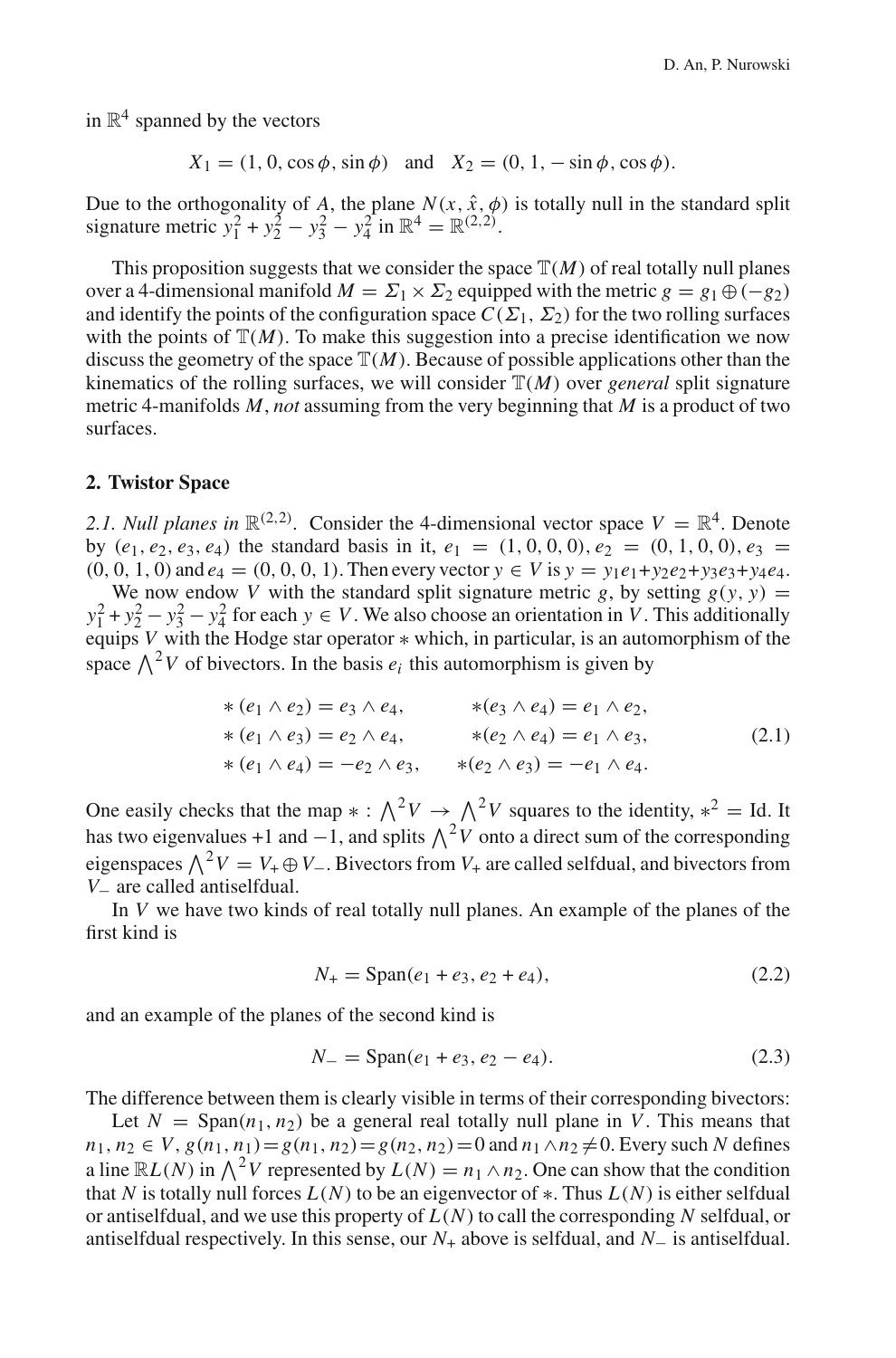The identity component  $SO_0(2, 2)$  of the orthogonal group  $SO(2, 2)$  acts on totally null planes via:

 $hN = \text{Span}(hn_1, hn_2)$ , where  $h \in \text{SO}_0(2, 2)$ ,  $N = \text{Span}(n_1, n_2)$ ,

and  $hn_1$  denotes the usual action of  $SO_0(2, 2)$  in the standard 4-dimensional representation on the vector  $n_1$  in  $\mathbb{R}^4 = \mathbb{R}^{(2,2)}$ .

This action has two orbits  $\mathcal{O}_+$  and  $\mathcal{O}_-$  given by:

$$
\mathcal{O}_{\pm} = \{ hN_{\pm} \mid h \in \mathbf{SO}_0(2,2) \},
$$

where  $N_{+}$  is given by [\(2.2\)](#page-3-1) and [\(2.3\)](#page-3-2), respectively. Thus each orbit consists of all the totally null planes of a given selfduality. Both of them are diffeomorphic to a circle  $\mathbb{S}^1$ . We summarize considerations of this section in the following (well known) proposition.

**Proposition 3.** *The space*  $\mathcal O$  *of totally null planes in*  $V = \mathbb R^4$  *equipped with the split signature metric is a disjoint union,*  $\mathcal{O} = \mathcal{O}_+ \bigsqcup \mathcal{O}_-$  *of the spaces*  $\mathcal{O}_\pm$  *of respectively selfdual and antiselfdual totally null planes. Each of the spaces O*<sup>±</sup> *is diffeomorphic to a* circle,  $O_+ \cong \mathbb{S}^1$ . In the orthonormal basis [\(2.1\)](#page-3-3) the orbit  $O_+$  may be parametrized by  $\phi \in [0, 2\pi[$ , so that  $N_+(\phi) \in \mathcal{O}_+$  iff

$$
N_{+}(\phi) = Span(e_1 + \cos\phi \, e_3 + \sin\phi \, e_4, e_2 - \sin\phi \, e_3 + \cos\phi \, e_4).
$$

*Similarly the orbit O*<sup>−</sup> *consists of points*

$$
N_{-}(\phi) = Span(e_1 + \cos\phi \, e_3 + \sin\phi \, e_4, e_2 + \sin\phi \, e_3 - \cos\phi \, e_4).
$$

*The corresponding lines of bivectors are:*

$$
\mathbb{R}L(N_{+}(\phi))
$$
  
=  $Span(e_1 \wedge e_2 + e_3 \wedge e_4 - sin \phi(e_1 \wedge e_3 + e_2 \wedge e_4) + cos \phi(e_1 \wedge e_4 - e_2 \wedge e_3))$ 

*and*

$$
\mathbb{R}L(N_{-}(\phi))
$$
  
=  $Span(e_1 \wedge e_2 - e_3 \wedge e_4 + sin \phi(e_1 \wedge e_3 - e_2 \wedge e_4) - cos \phi(e_1 \wedge e_4 + e_2 \wedge e_3)).$ 

*2.2. Null planes on a manifold.* We now consider a 4-dimensional real oriented manifold *M* equipped with a split signature metric *g*. We use an orthonormal coframe  $(\sigma^1, \sigma^2, \sigma^3, \sigma^4)$  in which the metric looks like

$$
g = g_{ij}\sigma^i \sigma^j = (\sigma^1)^2 + (\sigma^2)^2 - (\sigma^3)^2 - (\sigma^4)^2,
$$
 (2.4)

<span id="page-4-0"></span>with its dual frame of vector fields (*e*<sub>1</sub>, *e*<sub>2</sub>, *e*<sub>3</sub>, *e*<sub>4</sub>) on *M*. We then have  $e_i \text{ and } \sigma^j = \delta_i^j$ . At every point  $y \in M$ , we have a circle

$$
\mathcal{O}_{+}(y) = \{N_{+}(y, \phi) = \text{Span}(e_1 + \cos \phi \, e_3 + \sin \phi \, e_4, e_2 - \sin \phi \, e_3 + \cos \phi \, e_4) \mid \phi \in [0, 2\pi] \}
$$

of real totally null planes  $N_+(\phi)$ . A disjoint union  $\mathbb{T}(M)$  of these circles,

$$
\mathbb{T}(M) = \bigcup_{y \in M} \mathcal{O}_+(y),
$$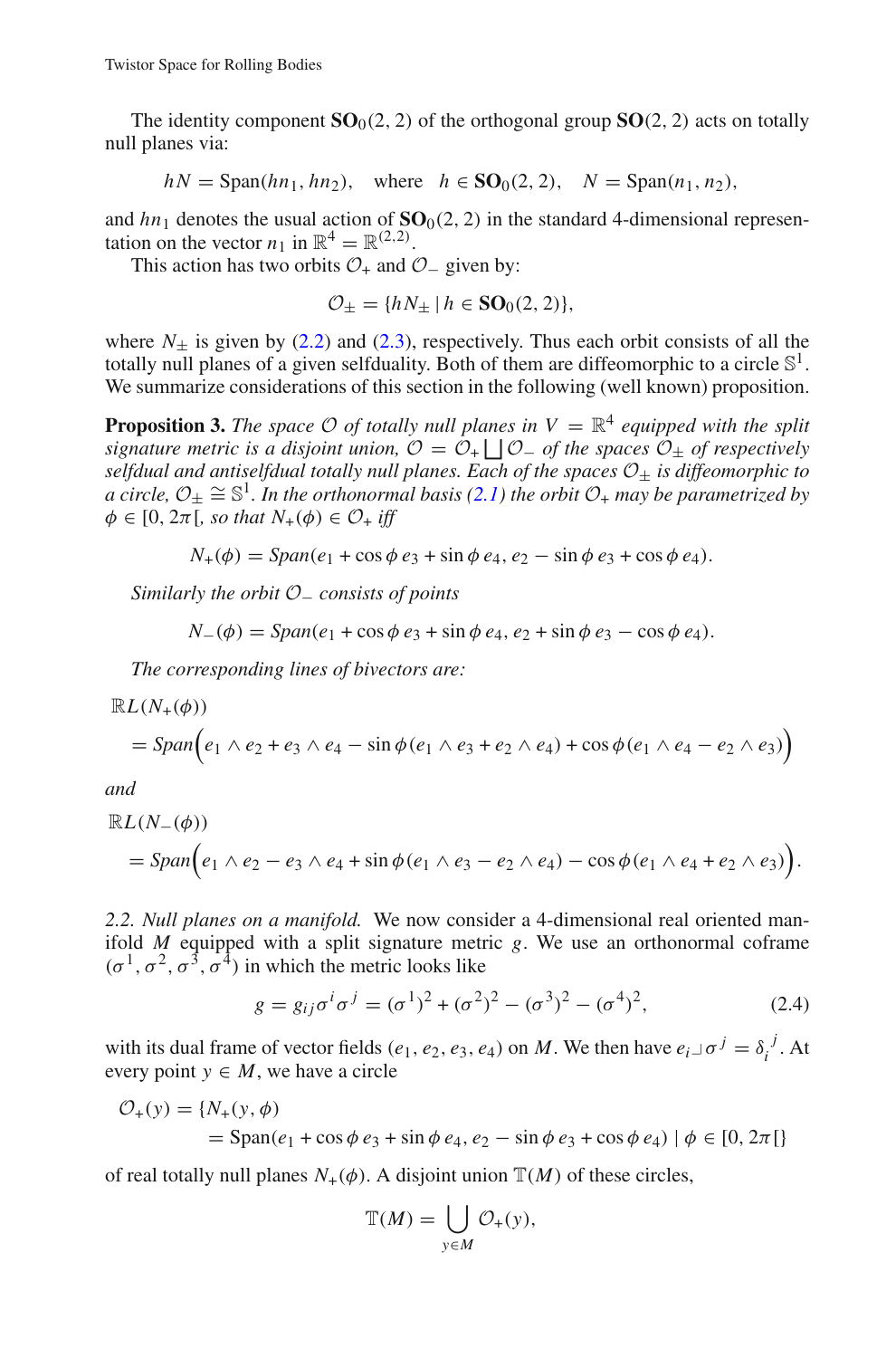as *y* runs through all the points of *M*, is a circle bundle

$$
\mathbb{S}^1 \hookrightarrow \mathbb{T}(M) \stackrel{\pi}{\rightarrow} M,
$$

with the projection

$$
\pi(y, N_{+}(y, \phi)) = y
$$

and fibers

$$
\pi^{-1}(y) = \mathcal{O}_+(y).
$$

One sees that the points  $(y, N_+(y, \phi))$  are uniquely parametrized by  $(y, \phi), y \in$  $M, \phi \in [0, 2\pi]$ . We will use this parametrization of  $\mathbb{T}(M)$  in the following.

**Definition 1.** *Given a 4-dimensional oriented manifold M equipped with a split signature metric g its natural circle bundle*  $\mathbb{S}^1 \hookrightarrow \mathbb{T}(M) \stackrel{\pi}{\rightarrow} M$  defined above is called a **twistor (circle) bundle**.

Twistor bundle  $\mathbb{T}(M)$  has an additional structure induced by the Levi-Civita connection from *M* (see [\[3](#page-21-3)[,14](#page-21-4)] for more details, and e.g. [\[7](#page-21-5),[12\]](#page-21-6) for the formulation in terms of totally null planes).

<span id="page-5-0"></span>**Proposition 4.** The tangent bundle  $T\mathbb{T}(M)$  to the twistor circle bundle  $\mathbb{S}^1 \hookrightarrow \mathbb{T}(M) \rightarrow$ *M of a 4-dimensional manifold M equipped with a split signature metric g naturally splits into vertical V and horizontal H parts*

$$
T\mathbb{T}(M) = \mathcal{V} \oplus \mathcal{H}.
$$

*This equips* <sup>T</sup>(*M*) *with a canonical rank two distribution <sup>D</sup> whose 2-plane at each point*  $(y, \phi) \in \mathbb{T}(M)$  *is given by the horizontal lift of a totally null plane*  $N_+(y, \phi)$  *from*  $y \in M$  *to*  $(y, \phi) \in \mathbb{T}(M)$ .

*Proof.* Of course, the vertical space  $V$  consists simply of all the tangent spaces to the circles  $\mathcal{O}_+(y) \cong \mathbb{S}^1$ .

Below we give an explanation of how the *horizontal space*  $H$  in  $TT(M)$  is defined, and what the *horizontal lift* is. Having this explained, we will define *D* as in the statement of the proposition.

We start with the horizontal lift of vectors *Y* from *M* to  $\mathbb{T}(M)$ . It sends every tangent vector *Y<sub>y</sub>* from  $y \in M$  to a vector  $Y_{(y, \phi)}$  at a chosen point  $(y, \phi)$  in the fiber  $\pi^{-1}(y)$  as follows:

Take a curve  $y(t)$  in *M* starting at  $y$ ,  $y(0) = y$ , and *tangent* to  $Y_y$ . Then we identify the chosen point  $(y, \phi)$  to which we want to lift our  $Y_y$  with a totally null plane  $N_+(y, \phi)$  in the tangent space  $T_y M$ . Using the Levi-Civita connection associated with *g* in *M* we now *parallel transport* the totally null plane  $N_+(y, \phi)$  along the curve  $y(t)$  from point y to *y*(*t*<sub>f</sub>), with some  $t_f > 0$ . In this way we obtain a *curve* of 2-planes  $\tilde{y}(t) = N_+(y, \phi, t)$ along  $y(t)$  for all  $0 \le t \le t_f$ . Since the Levi-Civita connection preserves nullity of vectors, the curve  $\tilde{v}(t)$  of planes is actually a curve of *totally null planes*. And for sufficiently small  $t_f$  these totally null planes are selfdual for the reason of continuity, since  $N_+(y, \phi)$  was selfdual, and  $y(t)$  is continuous.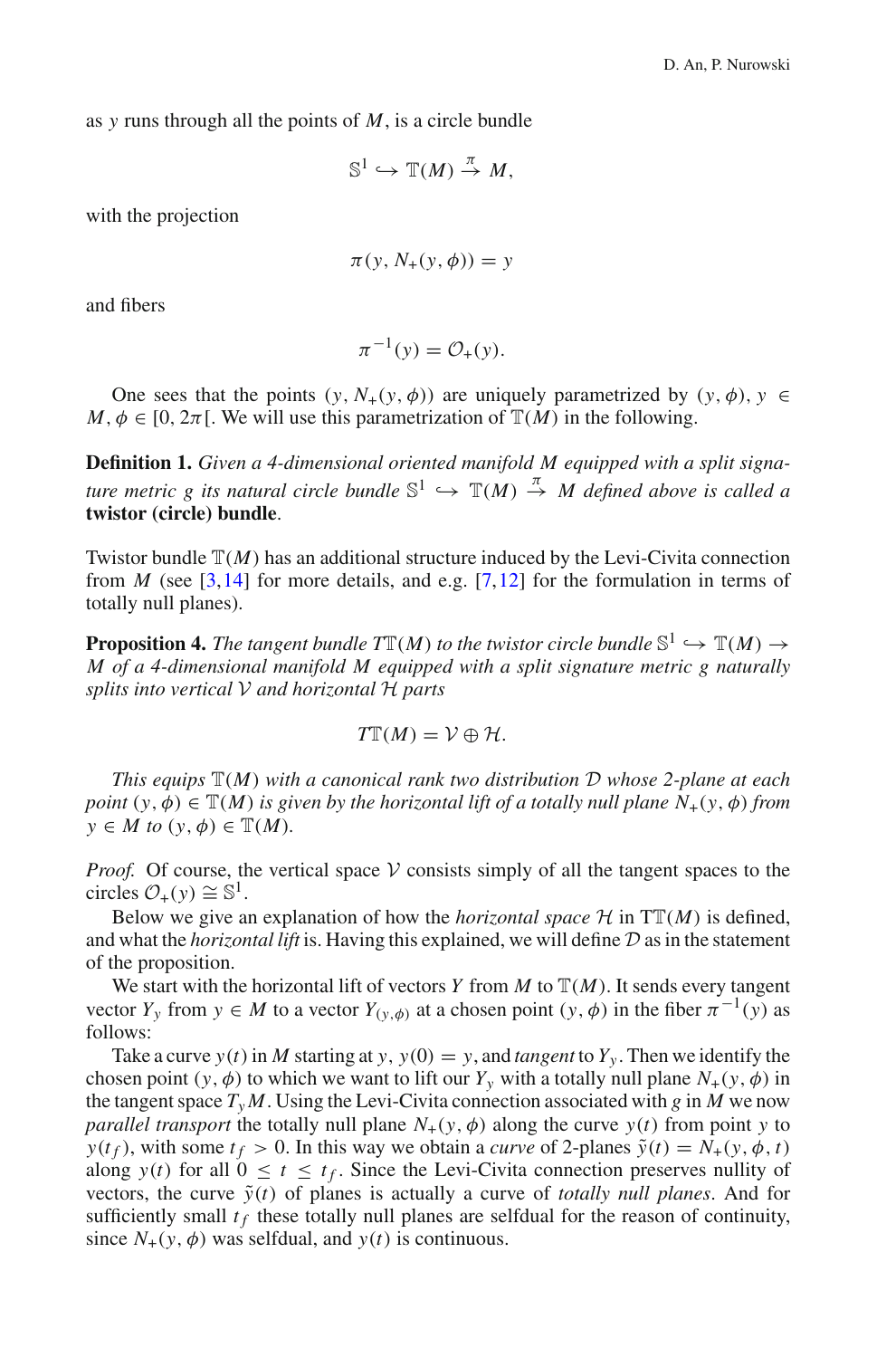This shows that given a differentiable curve  $y(t)$  in *M*, starting at *y* and tangent to *Y<sub>y</sub>*, we have a corresponding curve  $\tilde{y}(t)$  in  $\mathbb{T}(M)$  starting at  $(y, \phi)$ . The tangent vector to this curve  $\frac{d\tilde{y}}{dt}|_{t=0}$  is by definition the *horizontal lift*  $\tilde{Y}_{(y,\phi)}$  of  $Y_y$  from  $y$  to  $(y,\phi) \in \mathbb{T}(M)$ ,

$$
\tilde{Y}_{(y,\phi)} = \frac{\mathrm{d}\tilde{y}}{\mathrm{d}t}_{|t=0}.
$$

It is a matter of checking that the construction of this lift does not depend on the choice of the curve  $y(t)$ : any other curve  $y_1(t)$  passing through y at  $t = 0$ , and tangent to  $Y_y$ produces the same lift. It also follows that the image  $H_{(y, \phi)}$  of the lift map  $(y, Y_y, \phi) \mapsto$  $\tilde{Y}_{(y,\phi)}$ , with  $(y, \phi)$  fixed, is at each point  $(y, \phi) \in \mathbb{T}$  a 4-dimensional vector space, which we denote by  $H_{(\gamma,\phi)}$ . This, by definition is the *horizontal vector space* at  $(\gamma,\phi)$ , and we define *H* as

$$
\mathcal{H} = \bigcup_{(y,\phi)\in \mathbb{T}(M)} H_{(y,\phi)}.
$$

<span id="page-6-1"></span>**Definition 2.** *The canonical horizontal rank two distribution <sup>D</sup> on* <sup>T</sup>(*M*) *defined in Proposition [4](#page-5-0) is called the* **twistor distribution***.*

To give an explicit formula for the horizontal lift in terms of the coordinates  $(y, \phi)$ on  $\mathbb{T}(M)$  we introduce the Levi-Civita connection 1-forms  $\Gamma^i_j$ , associated with the orthonormal coframe [\(2.4\)](#page-4-0). These are uniquely defined by

$$
d\sigma^{i} + \Gamma^{i}_{j} \wedge \sigma^{j} = 0
$$
, and  $\Gamma_{ij} + \Gamma_{ji} = 0$ ,

where  $\Gamma_{ij} = g_{ik} \Gamma^k_{j}$ , and  $g_{ij}$  and  $\sigma^i$  are given by [\(2.4\)](#page-4-0). Once the connection 1-forms  $\Gamma^i_{j}$ are determined by the coframe and the metric  $(2.4)$ , they define connection coefficients  $\Gamma^i_{jk}$  via

$$
\Gamma^i_{\ j} = \Gamma^i_{\ jk} \sigma^k.
$$

<span id="page-6-2"></span>Then an elementary (but lengthy) calculation, using the explanation about the horizontal lift given in the proof of Proposition [4,](#page-5-0) leads to the following lemma:

**Lemma 1.** *In coordinates*  $(y, \phi)$  *on*  $\mathbb{T}(M)$  *adapted to the orthonormal coframe* [\(2.4\)](#page-4-0), *the formulas for the horizontal lifts of the frame vectors* (*e*1, *e*2, *e*3, *e*4) *are:*

$$
\tilde{e}_i = e_i + \left(\Gamma_{4i}^3 - \Gamma_{2i}^1 + (\Gamma_{4i}^1 - \Gamma_{3i}^2)\cos\phi + (\Gamma_{3i}^1 + \Gamma_{4i}^2)\sin\phi\right)\partial_\phi, \quad \forall i = 1, 2, 3, 4.
$$

<span id="page-6-0"></span>*In particular, the twistor distribution*  $D$  *is spanned by two vector fields*  $\tilde{X}_1$  *and*  $\tilde{X}_2$ *on* T(*M*) *given by:*

$$
\tilde{X}_1 = e_1 + \cos \phi \, e_3 + \sin \phi \, e_4 + z_1 \partial_\phi,
$$
  
\n
$$
\tilde{X}_2 = e_2 - \sin \phi \, e_3 + \cos \phi \, e_4 + z_2 \partial_\phi,
$$
\n(2.5)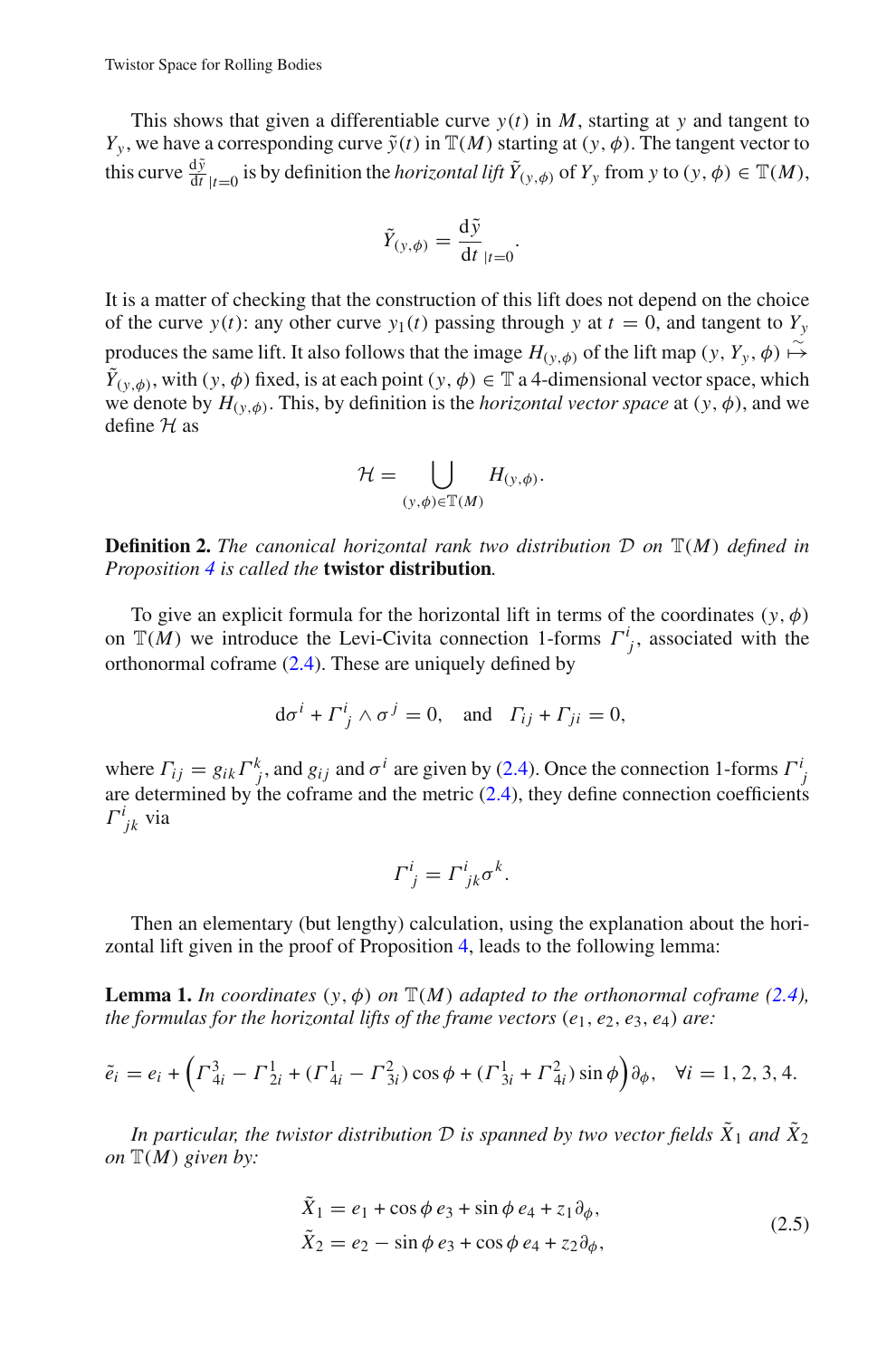<span id="page-7-0"></span>*with the following 'horizontal corrections' z*<sup>1</sup> *and z*2*:*

$$
z_{1} = \Gamma_{41}^{3} - \Gamma_{21}^{1} + \cos\phi(\Gamma_{43}^{3} - \Gamma_{31}^{2} + \Gamma_{41}^{1} - \Gamma_{23}^{1})
$$
  
+  $\sin\phi(\Gamma_{44}^{3} + \Gamma_{41}^{2} + \Gamma_{31}^{1} - \Gamma_{24}^{1}) + \cos^{2}\phi(\Gamma_{43}^{1} - \Gamma_{33}^{2})$   
+  $\cos\phi\sin\phi(\Gamma_{43}^{2} - \Gamma_{34}^{2} + \Gamma_{44}^{1} + \Gamma_{33}^{1}) + \sin^{2}\phi(\Gamma_{34}^{1} + \Gamma_{44}^{2}),$   

$$
z_{2} = \Gamma_{42}^{3} - \Gamma_{22}^{1} + \cos\phi(\Gamma_{44}^{3} - \Gamma_{32}^{2} + \Gamma_{42}^{1} - \Gamma_{24}^{1})
$$
  
+  $\sin\phi(-\Gamma_{43}^{3} + \Gamma_{42}^{2} + \Gamma_{32}^{1} + \Gamma_{23}^{1}) + \cos^{2}\phi(\Gamma_{44}^{1} - \Gamma_{34}^{2})$   
+  $\cos\phi\sin\phi(\Gamma_{44}^{2} + \Gamma_{33}^{2} - \Gamma_{43}^{1} + \Gamma_{34}^{1}) - \sin^{2}\phi(\Gamma_{33}^{1} + \Gamma_{43}^{2}).$   
(2.6)

The resemblance of the formulas  $(2.5)$  for the twistor distribution  $D$  to the formulas [\(1.2\)](#page-2-0) for the velocity distribution  $\mathcal{D}_v$  of two rolling surfaces, together with Proposition [2,](#page-2-1) suggests to specialize our considerations to  $M = \Sigma_1 \times \Sigma_2$ , with  $g = g_1 \oplus (-g_2)$ , where  $(\Sigma_1, g_1)$  and  $(\Sigma_2, g_2)$  are the two rolling surfaces.

We then have the following theorem.

<span id="page-7-1"></span>**Theorem 1.** *There is a natural identification*

$$
C(\Sigma_1, \Sigma_2) \cong \mathbb{T}(\Sigma_1 \times \Sigma_2)
$$

*between the configuration space*  $C(\Sigma_1, \Sigma_2)$  *of two surfaces rolling on each other 'without slipping or twisting', and the circle twistor bundle*  $\mathbb{T}(\Sigma_1 \times \Sigma_2)$  *over the split signature metric 4-manifold*  $(\Sigma_1 \times \Sigma_2, g_1 \oplus (-g_2))$ *, where*  $g_i$  *is the metric on*  $\Sigma_i$ *.* 

*Moreover, in this identification, the velocity space*  $\mathcal{D}_v$  *of two surfaces rolling on each other 'without slipping or twisting' coincides with the twistor distribution*  $D$  *on*  $\mathbb{T}(M)$ *,* 

$$
\mathcal{D}_v=\mathcal{D}.
$$

*Proof.* The identification is obtained by means of Proposition [2:](#page-2-1)

First, given two surfaces  $(\Sigma_1, g_1)$  and  $(\Sigma_2, g_2)$  we form a split signature 4-manifold  $M = \Sigma_1 \times \Sigma_2$  with the metric  $g = g_1 \oplus (-g_2)$ , and its circle twistor bundle  $\mathbb{T}(\Sigma_1 \times \Sigma_2)$ . Then, given a point  $(x, \hat{x}, \phi)$  in  $C(\Sigma_1, \Sigma_2)$ , we identify it with a totally null plane  $N_{+}(y, \phi) = \text{Span}(e_1 + \cos \phi \, e_3 + \sin \phi \, e_4, e_2 + \sin \phi \, e_3 - \cos \phi \, e_4)$  at  $y = (x, \hat{x})$  in M. Here  $(e_1, e_2, e_3, e_4)$  is an orthonormal basis for *g* corresponding to two orthonormal bases ( $e_1, e_2$ ) for  $g_1$  and ( $e_3, e_4$ ) for  $g_2$ . Thus, given a point  $(x, \hat{x}, \phi)$  in  $C(\Sigma_1, \Sigma_2)$  we have the totally null plane  $N_+(y, \phi)$  at  $y = (x, \hat{x})$  in  $M = \Sigma_1 \times \Sigma_2$ , i.e. a point  $(y, \phi)$ in  $\mathbb{T}(\Sigma_1, \Sigma_2)$ .

Conversely, having  $\mathbb{T}(\Sigma_1 \times \Sigma_2)$  we can canonically split every projection  $y =$  $\pi((y, \phi))$  onto  $y = (x, \hat{x})$ , such that  $x \in \Sigma_1$  and  $\hat{x} \in \Sigma_2$ . Since we have an interpretation of  $(y, \phi)$  as a totally null plane  $N_+(y, \phi)$  at  $y = (x, \hat{x})$  we can now associate to it  $A_{\phi}$  as a unique linear orthogonal map  $A_{\phi}: T_x \Sigma_1 \to T_{\hat{x}} \Sigma_2$  whose graph in  $(T_x \Sigma_1) \times (T_{\hat{x}} \Sigma_2)$ is the totally null plane  $N_+(y, \phi)$ .

This shows both directions of the identification.

Having given the identification, we now specialize the formula  $(2.5)$  to the case when  $M = \Sigma_1 \times \Sigma_2$ . We return to the setting as in formula [\(1.1\)](#page-1-1), where the orthonormal frames  $(e_1, e_2)$  and  $(e_3, e_4)$  are extended to the orthonormal frame  $(e_1, e_2, e_3, e_4)$  in  $M = \Sigma_1 \times$  $\Sigma_2$ . Now, having the commutation relations [\(1.1\)](#page-1-1) we calculate the connection coefficients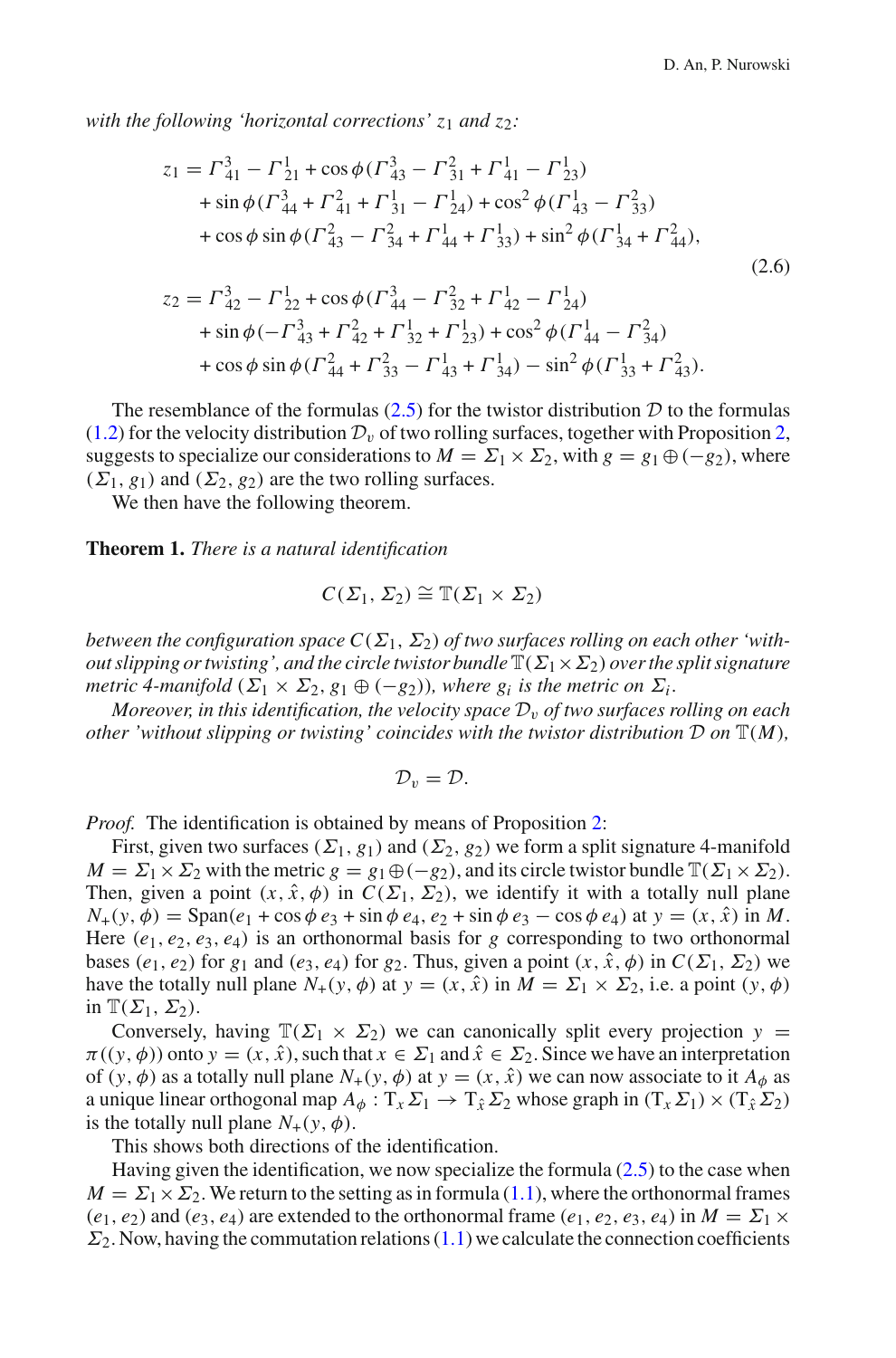$\Gamma^i_{jk}$  of the Levi-Civita connection of  $g = g_1 \oplus (-g_2)$  in the frame  $(e_1, e_2, e_3, e_4)$ . These are:

$$
\Gamma_{21}^1 = a_1
$$
,  $\Gamma_{22}^1 = a_2$ ,  $\Gamma_{43}^3 = a_3$ ,  $\Gamma_{44}^3 = a_4$ .

Modulo the symmetry,  $g_{ij}\Gamma^j_{kl} = -g_{kj}\Gamma^j_{il}$ , all other connection coefficients are zero. These, when inserted in the expressions  $(2.6)$  for the horizontal corrections  $z_1$  and  $z_2$ , give:

 $z_1 = -a_1 + a_3 \cos \phi + a_4 \sin \phi$  and  $z_2 = -a_2 + a_4 \cos \phi - a_3 \sin \phi$ .

Insertion of these  $z_1$  and  $z_2$  into formulas [\(2.5\)](#page-6-0) defining the vectors  $\tilde{X}_1$  and  $\tilde{X}_2$ , transforms the vectors spanning the twistor distribution *D* into Agrachov-Sachkov's vectors [\(1.2\)](#page-2-0) spanning the velocity space  $\mathcal{D}_v$  of the two rolling surfaces restricted by the non-slipping and non-twisting conditions.

This finishes the proof.

In view of this theorem we have the following definition:

**Definition 3.** *Let*  $(\Sigma_1, g_1)$  *and*  $(\Sigma_2, g_2)$  *be two Riemann surfaces. The circle twistor bundle*  $\mathbb{T}(M)$  *over a manifold*  $M = \Sigma_1 \times \Sigma_2$  *equipped with the split-signature metric*  $g = g_1 \oplus (-g_2)$  *is called a* **twistor space** *for the surfaces*  $\Sigma_1$  *and*  $\Sigma_2$  *that roll on each other 'without slipping or twisting'.*

#### <span id="page-8-0"></span>**3. Cartan's Invariants of Rank Two Distributions in Dimension Five**

For completeness we will now present the basic, well known, or implicit in Refs. [\[4](#page-21-1)[,9](#page-21-7),[13](#page-21-8)], facts about rank two distributions in dimensions five, which will be needed in the next section. This part of the paper is purely expository, and it is based on Ref. [\[13\]](#page-21-8). The reader is referred to this paper for details.

Let  $\tilde{X}_1$  and  $\tilde{X}_2$  be two linearly independent vector fields on a 5-dimensional manifold *M*5. Their span

$$
\mathcal{D} = \text{Span}(\tilde{X}_1, \tilde{X}_2)
$$

is a *rank two distribution* on  $M^5$ . If  $[\tilde{X}_1, \tilde{X}_2] = a_1 \tilde{X}_1 + a_2 \tilde{X}_2$  for some functions  $a_1, a_2$  on *M*5, the distribution is *integrable*. Such distributions do not have *local invariants*, in the sense that every such distribution can be locally brought to the form  $\mathcal{D} = \text{Span}(\partial_x, \partial_a)$ , by a local diffeomorphism of *M*5. On the other extreme, a rank two distribution is called *generic*, or  $(2, 3, 5)$ , as e.g. in [\[6,](#page-21-9)[7\]](#page-21-5), if we have:

$$
[\tilde{X}_1, \tilde{X}_2] = \tilde{X}_3, \quad [\tilde{X}_1, \tilde{X}_3] = \tilde{X}_4, \quad [\tilde{X}_2, \tilde{X}_3] = \tilde{X}_5,
$$
\n(3.1)

<span id="page-8-1"></span>and at each point of  $M^5$  the five vectors  $(\tilde{X}_1, \tilde{X}_2, \tilde{X}_3, \tilde{X}_4, \tilde{X}_5)$  are *linearly independent*.

Generic rank two distributions in dimension five have nontrivial local invariants in general given two (2, 3, 5) distributions  $\mathcal{D}_1$  and  $\mathcal{D}_2$  on  $M^5$  a local diffeomorphism  $\varphi : M^5 \to M^5$  such that  $\varphi_* \mathcal{D}_1 = \mathcal{D}_2$  does *not* exist. If we have a (2, 3, 5) distribution  $\mathcal D$ on  $M^5$  for which we have a (local) diffeomorphism  $\varphi : M^5 \to M^5$  such that  $\varphi_* \mathcal{D} = \mathcal{D}$ , we say that  $D$  has a (local) *symmetry*  $\varphi$ . The full set of local symmetries for  $D$  is locally a Lie group, the *symmetry group* of *D*, which locally can be described by its Lie algebra, realized as a Lie algebra of vector fields *Y* on  $M^5$  such that  $[Y, D] \subset D$ .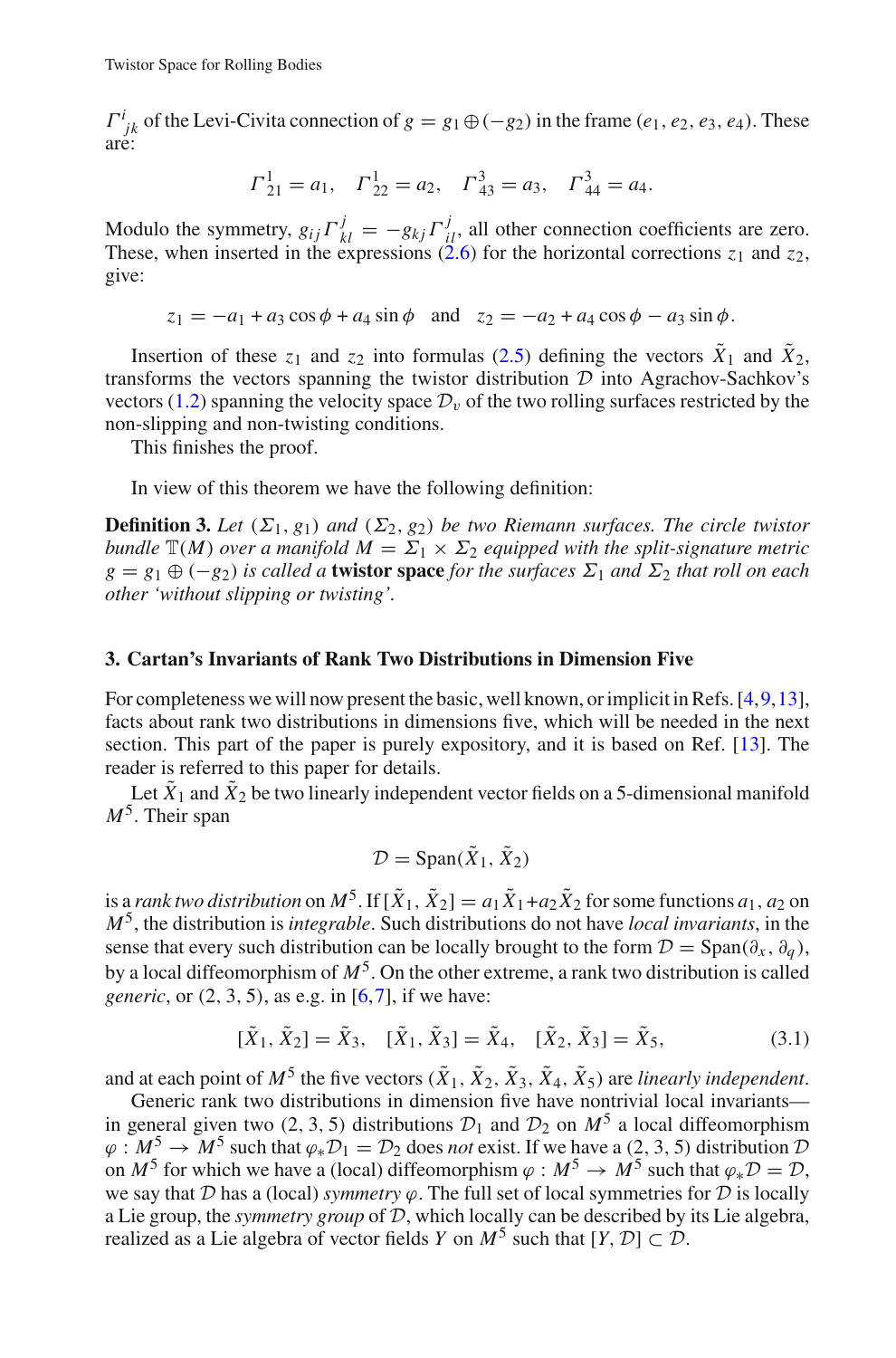It turns out that the (2, 3, 5) distribution *D* with *maximal group of symmetries* is locally diffeomorphic to

$$
\mathcal{D}_{G_2} = \text{Span}\,(\partial_x + p\partial_y + q\partial_p + \frac{1}{2}q^2\partial_z, \quad \partial_q),
$$

where  $(x, y, p, q, z)$  are local coordinates on  $M^5$ . It is a result of Cartan and Engel [\[8](#page-21-10),[10\]](#page-21-11), that in this case the local symmetry group is isomorphic to the split real form of the exceptional Lie group  $G_2$ . Thus the maximal group of local symmetries for a (2, 3, 5) distribution has dimension 14.

Cartan [\[9](#page-21-7)] gave a necessary and sufficient condition for a (2, 3, 5) distribution *D* to be locally diffeomorphic to  $\mathcal{D}_G$ . For this a certain quartic, the *Cartan quartic*,

$$
C(\zeta) = A_1 + 4A_2\zeta + 6A_3\zeta^2 + 4A_4\zeta^3 + A_5\zeta^4,\tag{3.2}
$$

<span id="page-9-0"></span>with certain functions  $A_1$ ,  $A_2$ ,  $A_3$ ,  $A_4$ ,  $A_5$  on  $M^5$ , has to identically vanish. This means that an if and only if condition for a distribution  $D$  to be locally diffeomorphic to  $D_{G_2}$ in a neighbourhood of a point is the vanishing of *all Ai*s:

$$
A_1 \equiv A_2 \equiv A_3 \equiv A_4 \equiv A_5 \equiv 0,
$$

in this neighbourhood.

It follows that twistor distributions, as described in Proposition [4](#page-5-0) and Definition [2,](#page-6-1) are either integrable, or generic (2,3,5).

This second situation is dominating. This whether *D* is integrable or generic depends on the selfduality properties of the Weyl tensor of the corresponding split signature metric *g* on *M*. We have the following theorem, which can be proven by a direct calculation using our setting from Lemma [1:](#page-6-2)

#### **Theorem**

The twistor distribution  $D$  is integrable everywhere in  $T(M)$  if and only if the split signature metric *g* on *M* has antiselfdual Weyl tensor. Moreover, if the selfdual Weyl tensor is nonvanishing in an open set  $U$  in  $M$  then the twistor distribution  $D$  in  $\pi^{-1}(U)$ is a generic  $(2, 3, 5)$  distributions on open dense stets. It is non generic at most in four points at each fiber. These points correspond to totally null planes (at most four at each point!) on which the selfdual Weyl tensor vanishes.

This gives us an important corollary of the identification theorem [\(1\)](#page-7-1).

<span id="page-9-1"></span>**Corollary 1.** The velocity space  $\mathcal{D}_v$  of two surfaces rolling on each other 'without slip*ping or twisting' has local symmetry group G*<sup>2</sup> *around a point if and only if it is nonintegrable and its Cartan quartic identically vanishes in a neighbourhood of the point.*

In the procedure below, which is implicit in  $[13]$ , and more explicit in  $[11]$ , we summarize how to effectively calculate  $C(\zeta)$  given a (2, 3, 5) distribution *D* on  $M^5$ . In particular, we show how to calculate the functions *Ai* .

3.1. A procedure for calculating Cartan's quartic. Let  $\mathcal{D} = \text{Span}(\tilde{X}_1, \tilde{X}_2)$  be a (2, 3, 5) distribution on a 5-dimensional manifold *M*5.

– Form the vectors  $\tilde{X}_3$ ,  $\tilde{X}_4$ ,  $\tilde{X}_5$  by taking the appropriate commutators as in [\(3.1\)](#page-8-1). Since the distribution is (2, 3, 5) the vector fields  $(\tilde{X}_1, \tilde{X}_2, \tilde{X}_3, \tilde{X}_4, \tilde{X}_5)$  constitute a local frame on *M*5.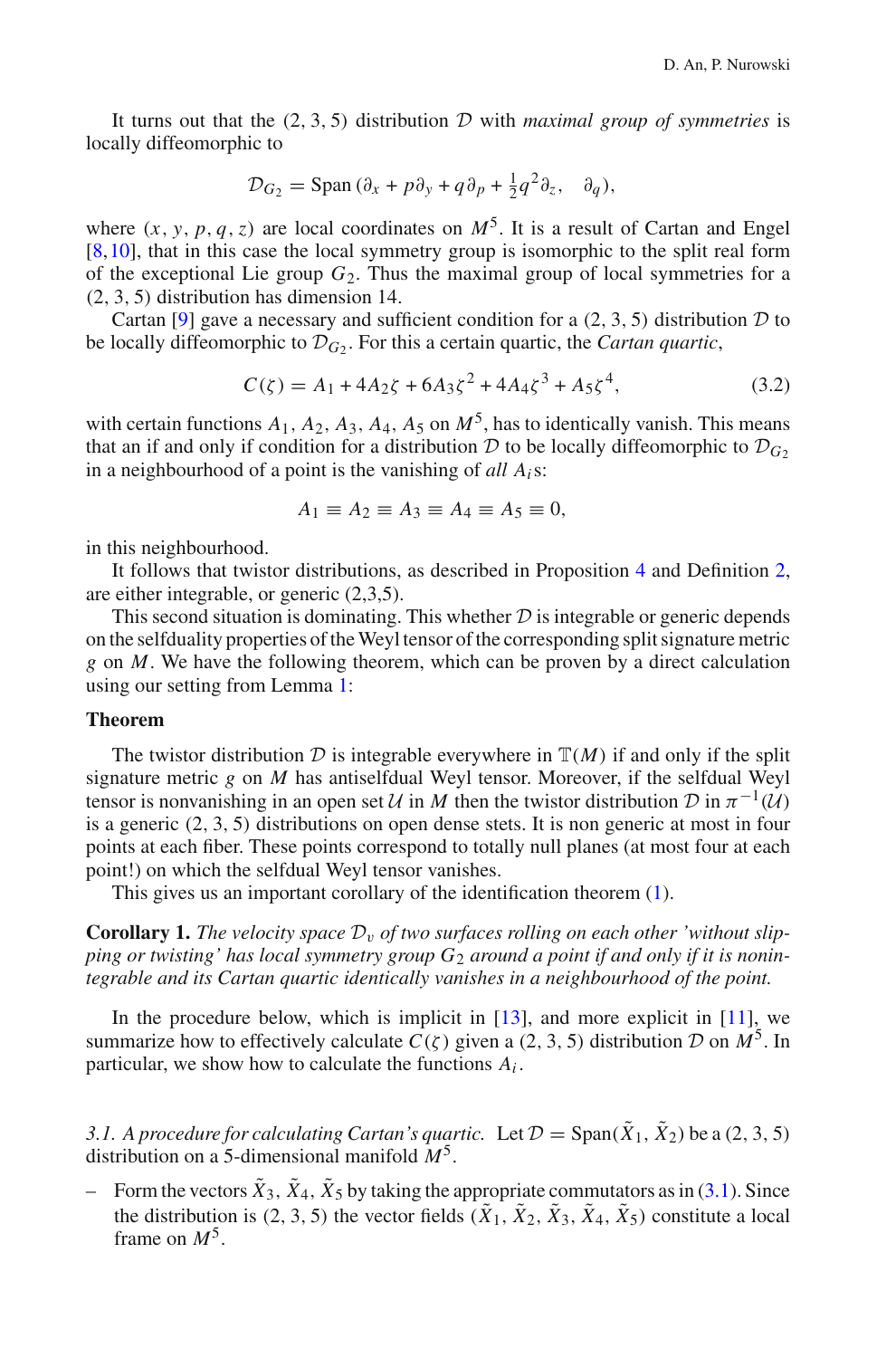Consider the coframe  $(\omega_1, \omega_2, \omega_3, \omega_4, \omega_5)$  of 1-forms dual to the vector fields  $(\tilde{X}_1, \tilde{X}_2, \omega_4, \omega_5)$  $\tilde{X}_3$ ,  $\tilde{X}_4$ ,  $\tilde{X}_5$ ). This means that the forms  $\omega_i$  are related to vector fields  $\tilde{X}_i$  via:

$$
\tilde{X}_i \lrcorner \omega_j = \delta_{ij}.
$$

– Introduce the 'invariant forms'  $(\theta^1, \theta^2, \theta^3, \theta^4, \theta^5)$  defined by

$$
\begin{pmatrix}\n\theta^1 \\
\theta^2 \\
\theta^3 \\
\theta^4 \\
\theta^5\n\end{pmatrix} = \begin{pmatrix}\nb_{11} & b_{12} & b_{13} & 0 & 0 \\
b_{21} & b_{22} & b_{23} & 0 & 0 \\
b_{31} & b_{32} & b_{33} & 0 & 0 \\
b_{41} & b_{42} & b_{43} & b_{44} & b_{45} \\
b_{51} & b_{52} & b_{53} & b_{54} & b_{55}\n\end{pmatrix} \begin{pmatrix}\n\omega_3 \\
\omega_4 \\
\omega_5 \\
\omega_1 \\
\omega_2\n\end{pmatrix},
$$
\n(3.3)

<span id="page-10-1"></span>with some unknown functions  $b_{\mu\nu}$  on  $M^5$  satisfying the nonvanishing determinant condition:

$$
(b_{13}b_{23}b_{31}-b_{12}b_{23}b_{31}-b_{13}b_{21}b_{32}+b_{11}b_{23}b_{32}+b_{12}b_{21}b_{33}-b_{11}b_{22}b_{33})(b_{45}b_{54}-b_{44}b_{55}) \neq 0.
$$

<span id="page-10-0"></span>– Force these forms to satisfy the exterior differential system

$$
d\theta^{1} = \theta^{1} \wedge (2\Omega_{1} + \Omega_{4}) + \theta^{2} \wedge \Omega_{2} + \theta^{3} \wedge \theta^{4},
$$
  
\n
$$
d\theta^{2} = \theta^{1} \wedge \Omega_{3} + \theta^{2} \wedge (\Omega_{1} + 2\Omega_{4}) + \theta^{3} \wedge \theta^{5},
$$
  
\n
$$
d\theta^{3} = \theta^{1} \wedge \Omega_{5} + \theta^{2} \wedge \Omega_{6} + \theta^{3} \wedge (\Omega_{1} + \Omega_{4}) + \theta^{4} \wedge \theta^{5},
$$
  
\n
$$
d\theta^{4} = \theta^{1} \wedge \Omega_{7} + \frac{4}{3}\theta^{3} \wedge \Omega_{6} + \theta^{4} \wedge \Omega_{1} + \theta^{5} \wedge \Omega_{2},
$$
  
\n
$$
d\theta^{5} = \theta^{2} \wedge \Omega_{7} - \frac{4}{3}\theta^{3} \wedge \Omega_{5} + \theta^{4} \wedge \Omega_{3} + \theta^{5} \wedge \Omega_{4},
$$
  
\n(3.4)

with some 1-forms  $(\Omega_1, \Omega_2, \ldots, \Omega_7)$ . This, in particular, will impose conditions on the unknowns  $b_{\mu\nu}$  that should be solved.

- It follows (and this is explained in full detail in [\[9\]](#page-21-7), see also [\[13\]](#page-21-8)) that given  $\hat{X}_1$  and  $\tilde{X}_2$  spanning a (2, 3, 5) distribution, all the above mentioned conditions on  $b_{\mu\nu}$  are algebraic, and can be always *explicitly* solved. Consequently the forms  $\theta^1, \theta^2, \ldots, \theta^5$ and  $\Omega_1, \Omega_2, \ldots, \Omega_7$  can be *explicitly* found. One has to note, however, that Eq. [\(3.4\)](#page-10-0) do *not* determine *all* the unknown coefficients  $b_{\mu\nu}$ , and that, as a consequence, the forms  $\theta^1, \theta^2, \ldots, \theta^5, \Omega_1, \Omega_2, \ldots, \Omega_7$  are not uniquely specified. In particular, the forms  $\theta^1, \theta^2, \dots, \theta^5$  still depend on the undetermined  $b_{\mu\nu}$ s. Also, the forms  $\Omega_1, \Omega_2, \ldots, \Omega_7$ , apart from depending on these  $b_{\mu\nu}$ s, are given up to additional freedom. It follows that this freedom, i.e. not totally determined  $b_{\mu\nu}$ s and the additional freedom in the choice of  $\Omega$ <sub>A</sub>s, is not relevant, for finding the *zeros* of the Cartan quartic: an important observation of Cartan is that, under the transformations induced by this freedom, Cartan's tensor *merely scales* by a nonvanishing function. Thus, given  $\tilde{X}_1$  and  $\tilde{X}_2$ , find a representative of your choice of the forms  $(\theta^1, \theta^2, \theta^3, \theta^4)$  $\theta^4$ ,  $\theta^5$ ) as in [\(3.3\)](#page-10-1) satisfying [\(3.4\)](#page-10-0). Because of the determinant conditions satisfied by the  $b_{\mu\nu}$ s the 1-forms  $(\theta^1, \theta^2, \theta^3, \theta^4, \theta^5)$  constitute a *coframe* on  $M^5$ .
- Construct a (3, 2) signature bilinear form  $\tilde{g}$  on  $M^5$  given by

$$
\tilde{g} = \theta^1 \otimes \theta^5 + \theta^5 \otimes \theta^1 - \theta^2 \otimes \theta^4 - \theta^4 \otimes \theta^2 + \frac{4}{3} \theta^3 \otimes \theta^3.
$$
 (3.5)

It was shown in  $[13]$  $[13]$  that  $\tilde{g}$  transforms conformally under the transformations induced by the freedom in the choice of  $\theta$ <sup>*i*</sup> s, and therefore it defines a conformal class [ $\tilde{g}$ ] of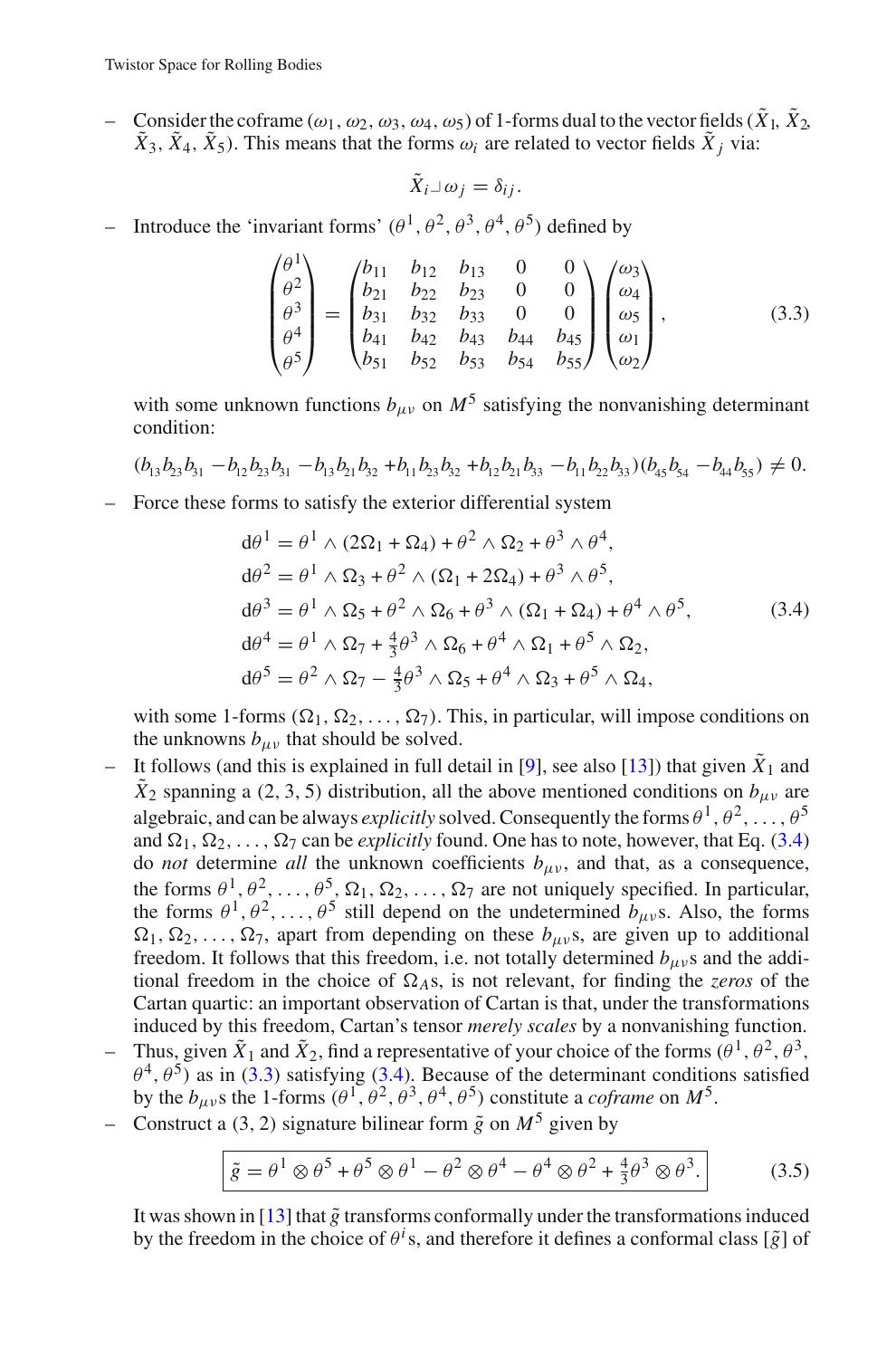$(3, 2)$  signature metrics on  $M<sup>5</sup>$ . This class is entirely determined by the distribution  $\mathcal{D} = \text{Span}(\tilde{X}_1, \tilde{X}_2).$ 

– Consider vector fields  $(Y_1, Y_2, Y_3, Y_4, Y_5)$  on  $M^5$  which are dual,

$$
Y_i \lrcorner \theta^j = \delta^j_i,
$$

to the coframe 1-forms  $(\theta^1, \theta^2, \theta^3, \theta^4, \theta^5)$ . In terms of these vectors the distribution  $D$  is spanned by the vectors  $Y_4$  and  $Y_5$ ,

$$
\mathcal{D} = \text{Span}(Y_4, Y_5).
$$

As it is easily seen  $\mathcal D$  is *totally null* in the conformal class  $[\tilde{g}]$ . Also the distribution  $\mathcal{E} = \text{Span}(Y_1, Y_2)$  is totally null in  $\lceil \tilde{g} \rceil$ .

– It turns out that for every null vector field  $Z_1$  in  $D$  there is precisely one null line  $\mathbb{R} \cdot Z_2$  in *E* orthogonal to it. Indeed, if  $Z_1 = \alpha Y_4 + \beta Y_5$  then the unique orthogonal line in *E* is spanned by  $Z_2 = \alpha Y_1 + \beta Y_2$ . Ignoring the situation when  $\alpha = 0$ , we introduce a coordinate  $\zeta = \frac{\beta}{\alpha}$  parametrizing both lines. Thus, to a null line in *D* we have a unique null line in  $\mathcal{E}$ . For each value of  $\zeta$  they are respectively spanned by

$$
Z_1(\zeta) = Y_4 + \zeta Y_5
$$
 and  $Z_2(\zeta) = Y_1 + \zeta Y_2$ .

– Choose a simple representative  $\tilde{g}_0$  of the conformal class, consider its Weyl tensor  $\tilde{C}^{i}{}_{jkl}$  and lower the index *i* by  $\tilde{g}_0$  to have  $\tilde{C}_{ijkl}$ . This enables us to think about  $\tilde{C}(\cdot,\cdot,\cdot,\cdot)$  as a multilinear map

$$
\tilde{C}(\cdot,\cdot,\cdot,\cdot) \; : \; TM^5 \times TM^5 \times TM^5 \times TM^5 \to \mathcal{F}(M^5),
$$

where  $\mathcal{F}(M^5)$  denotes the set of smooth functions on  $M^5$ .

– Implicit in  $[13]$  is the formula

$$
C(\zeta) := A_1 + 4A_2\zeta + 6A_3\zeta^2 + 4A_4\zeta^3 + A_5\zeta^4
$$
  
=  $h \tilde{C}(Z_1(\zeta), Z_2(\zeta), Z_1(\zeta), Z_2(\zeta)),$ 

where *h* is a nonvanishing function on *M*5.

– Thus the Cartan quartic [\(3.2\)](#page-9-0) is, modulo a nonvanishing factor, the quantity:  $\tilde{C}(Z_1(\zeta),$  $Z_2(\zeta)$ ,  $Z_1(\zeta)$ ,  $Z_2(\zeta)$ ), obtained from a pair  $(Z_1(\zeta), Z_2(\zeta))$  of null directions  $Z_1(\zeta)$ in *D*, the corresponding orthogonal null directions  $Z_2(\zeta)$  in  $\mathcal{E}$ , and from the Weyl tensor  $\tilde{C}$  of the conformal class [ $\tilde{g}$ ]. In particular, the functions  $A_i$  whose vanishing is necessary and sufficient for  $D$  to have local symmetry  $G_2$ , modulo nonvanishing factors, are given by:

$$
A_1 = \tilde{C}(Y_4, Y_1, Y_1, Y_4), \quad A_2 = \tilde{C}(Y_4, Y_1, Y_2, Y_4), \quad A_3 = \tilde{C}(Y_4, Y_1, Y_2, Y_5), A_4 = \tilde{C}(Y_4, Y_2, Y_2, Y_5), \quad A_5 = \tilde{C}(Y_5, Y_2, Y_2, Y_5).
$$
\n(3.6)

– We note here a theorem of Cartan that the vanishing of *Ai*'s is actually a necessary and sufficient condition for all Weyl tensors  $\tilde{C}^i_{jkl}$  to vanish. Thus in the Corollary [\(1\)](#page-9-1), vanishing of Cartan quartic can be replaced by vanishing of Weyl tensors, i.e. that  $(\mathbb{T}(M), [\tilde{g}])$  is conformally flat.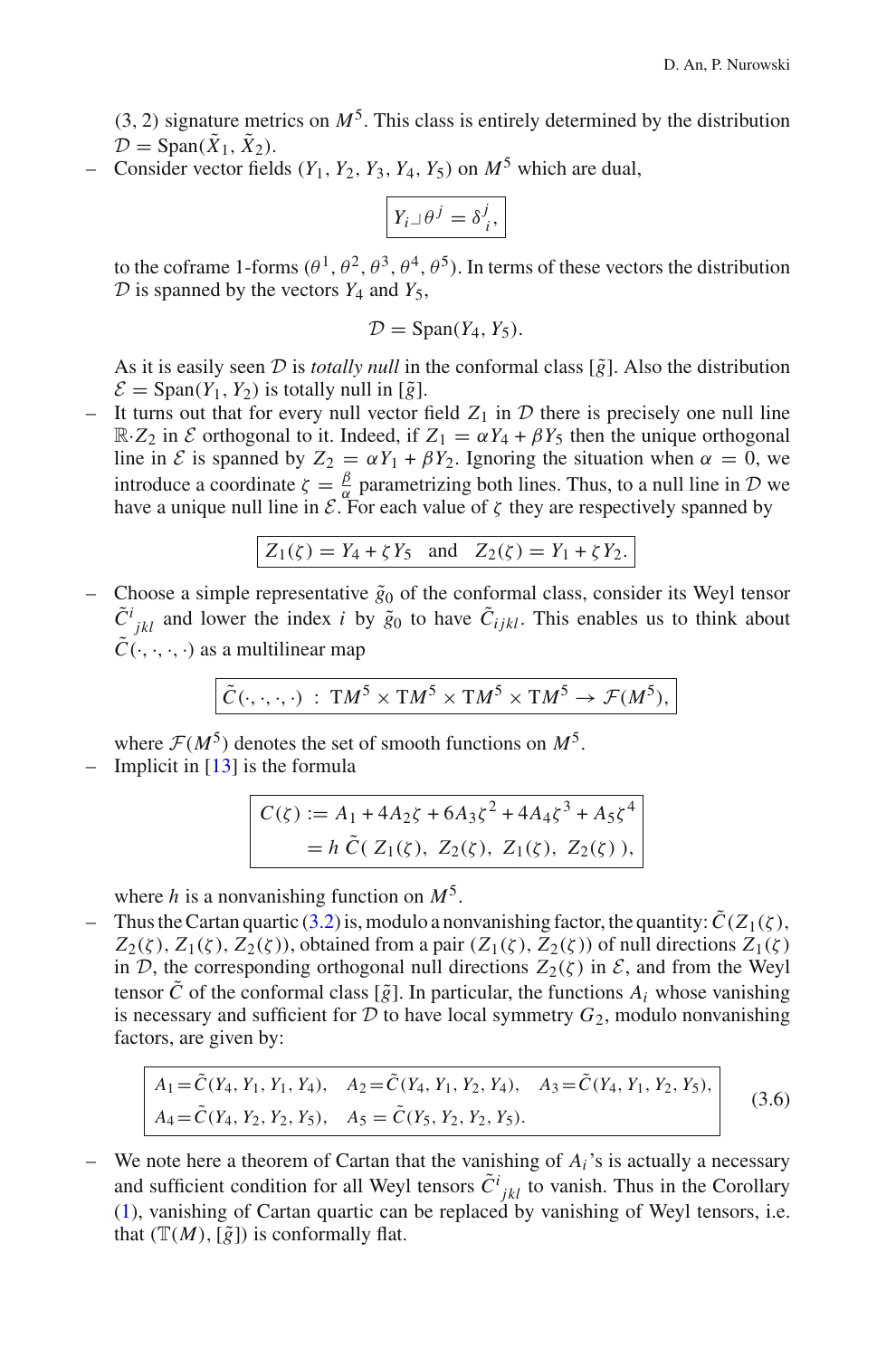#### <span id="page-12-0"></span>**4. Examples of Surfaces Whose Twistor Distribution has** *G***<sup>2</sup> Symmetry**

*4.1. The problem.* The restricted velocity space  $\mathcal{D}_v$  for two balls (bounded by the two spheres  $\bar{S}_{r_1}^2$  and  $\bar{S}_{r_2}^2$  of the respective radii  $r_1$  and  $r_2$ ) rolling on each other 'without slipping or twisting<sup> $\ddot{\tau}$ </sup> has been investigated for a while during recent years, see [\[1](#page-21-13)[,4](#page-21-1)[,5](#page-21-14),[17](#page-21-15)]. It is therefore well known that the distribution  $\mathcal{D}_v$  defined by such a system on the configuration space  $C(S_{r_1}^2, S_{r_2}^2)$  is *integrable* if and only if the radii  $r_1$  and  $r_2$  of the balls, are equal. In case the radii are not equal, the distribution  $\mathcal{D}_v$  is (2, 3, 5) and has always a *global* symmetry  $SO(3) \times SO(3)$ . But a surprising result of Bryant–Bor– Montgomery–Zelenko [\[5](#page-21-14),[17\]](#page-21-15), says that if, in addition to  $r_1 \neq r_2$ , the ratio of the radii is  $r_1 : r_2 = 3$  or  $r_1 : r_2 = \frac{1}{3}$ , then the dimension of the local symmetry of the (2, 3, 5) distribution  $\mathcal{D}_v$  *increases* from 6 to 14, and the distribution becomes locally maximally symmetric (2, 3, 5) distribution  $\mathcal{D}_G$ , with  $G_2$  group as a symmetry. This remarkable observation gives a 'physical' realization of this exceptional Lie group; a realization unnoticed by mathematicians and physicists for more than 100 years, from the year 1894, when Cartan and Engel, have shown that this group is a symmetry group of a certain rank two distribution in dimension five [\[8](#page-21-10)[,10](#page-21-11)].

The peculiar 3 : 1 or 1 : 3 ratio of the radii of the two balls for which  $\mathcal{D}_v$  has local symmetry  $G_2$  provoked the question posed by G. Bor and R. Montgomery, for a 'geometric' explanation of this fact. In our opinion this question would be very interesting if the two balls with these ratios were the *only* two surfaces which rolling on each other 'without slipping or twisting' had *G*<sup>2</sup> as the local symmetry group. The aim of the rest of the paper is to show that this is *not* the case: we are able to find surfaces that roll 'without slipping or twisting' on a *plane* having  $\mathcal{D}_v$  with local symmetry  $G_2$ . Thus, in view of the result we are going to present in this section, we propose to change the question of R. Bor and R. Montgomery into the following problem:

*Find all the pairs of surfaces which when rolling on each other 'without slipping or twisting' have the velocity space as a (2,3,5) distribution*  $D_v$  *with*  $G_2$  *as the local group of symmetries.*

*4.2. General setting.* Before passing to our examples we set the framework for the problem in the full generality, when we have two general surfaces ( $\Sigma_1$ ,  $g_1$ ) and ( $\Sigma_2$ ,  $g_2$ ).

According to Theorem [1](#page-7-1) we identify the configuration space  $C(\Sigma_1, \Sigma_2)$  with the twistor space  $\mathbb{T}(\Sigma_1 \times \Sigma_2)$  of the manifold  $M = \Sigma_1 \times \Sigma_2$  with metric  $g = g_1 \oplus (-g_2)$ . We choose the corresponding orthonormal frames ( $e_1, e_2$ ) on  $\Sigma_1$  and ( $e_3, e_4$ ) on  $\Sigma_2$ , extend them to  $M$  as it was explained below the formula  $(1.1)$ , and write down the generators of the twistor distribution  $D$  as in  $(2.5)$ – $(2.6)$ . We now introduce the following notation:

$$
e_i \lrcorner \, df =: f_i,
$$

which associates a lower index *i* to a frame derivative of a function *f* in the direction of the frame vector  $e_i$ ,  $i = 1, 2, 3, 4$ , on  $\mathbb{T}(M)$ . With this notation, the Gaussian curvatures  $\kappa$  of  $g_1$  and  $\lambda$  of  $g_2$  are:

$$
\kappa = a_{21} - a_{12} - a_1^2 - a_2^2, \qquad \lambda = a_{43} - a_{34} - a_3^2 - a_4^2.
$$

Now we calculate the commutator  $[\tilde{X}_1, \tilde{X}_2]$ , which turns out to be

$$
[\tilde{X}_1, \tilde{X}_2] = \tilde{X}_3,
$$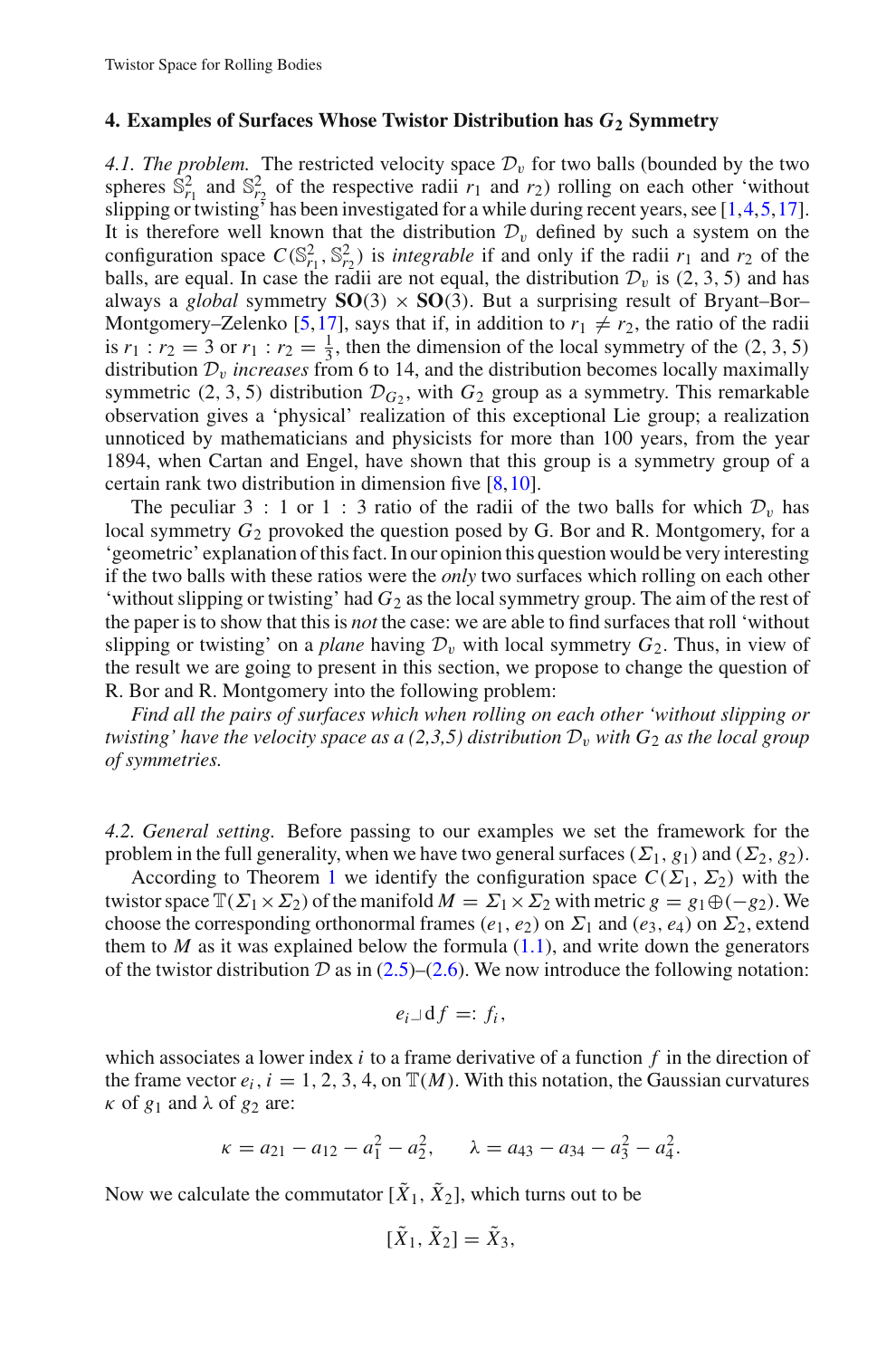<span id="page-13-0"></span>where

$$
\tilde{X}_3 = a_1 \tilde{X}_1 + a_2 \tilde{X}_2 + (\lambda - \kappa) \partial_{\phi}.
$$
\n(4.1)

Thus, the twistor distribution is integrable if and only if the two surfaces have equal curvatures, as it was claimed. From now on, we will only deal with the surfaces with unequal curvatures:

 $\kappa \neq \lambda$ .

The next step is to calculate the commutators  $[\tilde{X}_1, \tilde{X}_3]$  and  $[\tilde{X}_2, \tilde{X}_3]$ . We denote the results by  $\tilde{X}_4$  and  $\tilde{X}_5$ , respectively:

$$
[\tilde{X}_1, \tilde{X}_3] = \tilde{X}_4, \quad [\tilde{X}_2, \tilde{X}_3] = \tilde{X}_5.
$$

<span id="page-13-1"></span>The (ugly) formulas for  $\tilde{X}_4$  and  $\tilde{X}_5$  are:

$$
\tilde{X}_4 = \left(a_{11} + a_1\left(\frac{\kappa_1}{\lambda - \kappa} - (a_3 + \frac{\lambda_4}{\lambda - \kappa})\sin\phi + (a_4 - \frac{\lambda_3}{\lambda - \kappa})\cos\phi\right)\right)\tilde{X}_1
$$
  
 
$$
+ \left(a_{21} + a_2\left(\frac{\kappa_1}{\lambda - \kappa} - (a_3 + \frac{\lambda_4}{\lambda - \kappa})\sin\phi + (a_4 - \frac{\lambda_3}{\lambda - \kappa})\cos\phi\right)\right)\tilde{X}_2
$$
  
 
$$
- \left(\frac{\kappa_1}{\lambda - \kappa} - (a_3 + \frac{\lambda_4}{\lambda - \kappa})\sin\phi + (a_4 - \frac{\lambda_3}{\lambda - \kappa})\cos\phi\right)\tilde{X}_3
$$
  
 
$$
+ (\lambda - \kappa)\left(\sin\phi\,e_3 - \cos\phi\,e_4\right), \tag{4.2}
$$

<span id="page-13-2"></span>and

$$
\tilde{X}_{5} = \left(a_{12} + a_{1}\left(\frac{\kappa_{2}}{\lambda - \kappa} - (a_{4} - \frac{\lambda_{3}}{\lambda - \kappa})\sin\phi - (a_{3} + \frac{\lambda_{4}}{\lambda - \kappa})\cos\phi\right)\right)\tilde{X}_{1} + \left(a_{22} + a_{2}\left(\frac{\kappa_{3}}{\lambda - \kappa} - (a_{4} - \frac{\lambda_{3}}{\lambda - \kappa})\sin\phi - (a_{3} + \frac{\lambda_{4}}{\lambda - \kappa})\cos\phi\right)\right)\tilde{X}_{2} - \left(\frac{\kappa_{2}}{\lambda - \kappa} - (a_{4} - \frac{\lambda_{3}}{\lambda - \kappa})\sin\phi - (a_{3} + \frac{\lambda_{4}}{\lambda - \kappa})\cos\phi\right)\tilde{X}_{3} + (\lambda - \kappa)\left(\cos\phi\ e_{3} + \sin\phi\ e_{4}\right).
$$
\n(4.3)

These equations show, in particular, that if  $\kappa \neq \lambda$ , the five vector fields  $(\tilde{X}_1, \tilde{X}_2, \tilde{X}_3, \tilde{X}_4)$  $\tilde{X}_4$ ,  $\tilde{X}_5$ ), form a *frame* on  $\mathbb{T}(M)$ , and that in such case the twistor distribution is always a  $(2, 3, 5)$ . Now, to analyze the invariants of  $D$  it is convenient to pass from the 'surfaces adapted frame'  $(e_1, e_2, e_3, e_4, \partial_{\phi})$  on  $\mathbb{T}(M)$  to the distribution adapted frame  $(\tilde{X}_1, \tilde{X}_2, \tilde{X}_3, \tilde{X}_4, \tilde{X}_5)$ , and use the procedure outlined in Sect. [3.](#page-8-0) Passing to the duals ( $\omega_1, \omega_2, \omega_3, \omega_4, \omega_5$ ) of ( $\tilde{X}_1, \tilde{X}_2, \tilde{X}_3, \tilde{X}_4, \tilde{X}_5$ ) and considering the invariant forms  $(\theta^1, \theta^2, \theta^3, \theta^4, \theta^5)$  as in [\(3.3\)](#page-10-1) we find that the unknowns  $b_{\mu\nu}$  must, in particular, satisfy the following equations:

$$
b_{11} = b_{21} = 0, \quad b_{44} = \frac{b_{12}}{b_{31}}, \quad b_{45} = \frac{b_{13}}{b_{31}}, \quad b_{54} = \frac{b_{22}}{b_{31}},
$$

$$
b_{23} = \frac{b_{13}b_{22} - b_{31}^3}{b_{12}}, \quad b_{55} = \frac{b_{13}b_{22} - b_{31}^3}{b_{12}b_{31}},
$$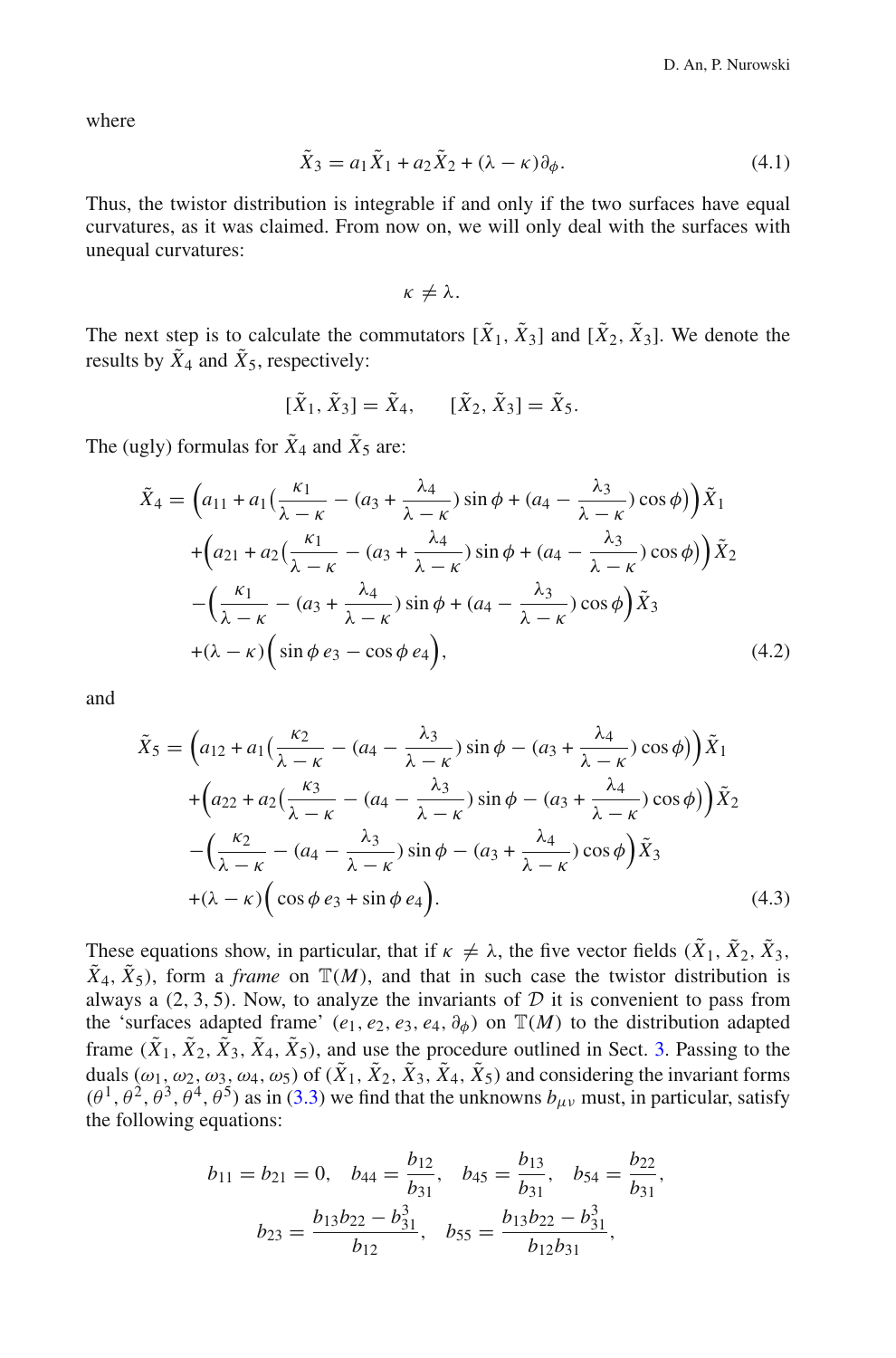$$
b_{41} = ((4b_{13}b_{32} - 4b_{12}b_{33} + 3b_{31}(a_1b_{12} + a_2b_{13}))(\kappa - \lambda) + 3b_{31}(b_{12}\kappa_2 - b_{13}\kappa_1)
$$
  
+3b<sub>31</sub>((b<sub>13</sub>\lambda<sub>3</sub> - b<sub>12</sub>\lambda<sub>4</sub>) cos φ + (b<sub>12</sub>\lambda<sub>3</sub> + b<sub>13</sub>\lambda<sub>4</sub>) sin φ)) $(3b_{31}^2(\kappa - \lambda))$ <sup>-1</sup>,  

$$
b_{51} = ((3(a_1b_{12} + a_2b_{13})b_{22}b_{31} - b_{31}^3(3a_2b_{31} + 4b_{32}) + 4b_{22}(b_{13}b_{32} - b_{12}b_{33}))(\kappa - \lambda)
$$
  
+3b<sub>31</sub>(b<sub>22</sub>(b<sub>12</sub>\kappa<sub>2</sub> - b<sub>13</sub>\kappa<sub>1</sub>) + b<sub>31</sub>^3\kappa<sub>1</sub> + (b<sub>22</sub>(b<sub>13</sub>\lambda<sub>3</sub> - b<sub>12</sub>\lambda<sub>4</sub>) - b<sub>31</sub>^3\lambda<sub>3</sub>) cos φ  
+ (b<sub>22</sub>(b<sub>12</sub>\lambda<sub>3</sub> + b<sub>13</sub>\lambda<sub>4</sub>) - b<sub>31</sub>^3\lambda<sub>4</sub>) sin φ) (1 + cos φ) (6b<sub>12</sub>b<sub>31</sub>^2(\kappa - \lambda))<sup>-1</sup>.

We have also obtained formulas for  $b_{42}$ ,  $b_{52}$  and  $b_{53}$ . Their length prevents us from displaying them here. The important thing is that Eq.  $(3.4)$ , and our formulas for  $b_{\mu\nu}$ implied by them, enabled us to find an explicit representative for the conformal class  $[\tilde{g}]$ discussed in Sect. [3.](#page-8-0) We have also calculated the coefficients *A*1, *A*2, *A*3, *A*4, *A*<sup>5</sup> of the Cartan quartic in this general case. The formulas for them are very long and not very illuminating. So we will not display them here. Instead, we concentrate on special cases.

<span id="page-14-2"></span>*4.3. Surface with one killing vector and a surface of constant curvature.* To simplify the matters we consider a surface  $(\Sigma_1, g_1)$  with a *Killing vector* rolling on a *surface*  $(\Sigma_2, g_2)$  *of constant Gaussian curvature.* 

We aim to find all pairs  $(g_1, g_2)$  for which the corresponding twistor distributions  $D$ has local symmetry  $G_2$ .

We use the setting from the previous section. Since  $g_2$  is a metric of constant curvature  $\lambda$ , and  $g_1$  has Killing symmetry, our assumptions enable us to choose ( $e_1, e_2, e_3, e_4$ ) such that:

$$
a_1 = 0
$$
,  $a_3 = 0$ ,  $a_{21} = \kappa + a_2^2$ ,  $a_{22} = 0$ ,  $a_{43} = \lambda + a_4^2$ ,  $a_{44} = 0$ ,  $d\lambda = 0$ .

In the above, we have assumed that the Killing vector field of  $g_1$  is the vector field *e*<sub>2</sub> multiplied by a suitable positive smooth function on  $\Sigma_1$ , so in particular  $\kappa_2 = 0$ . The metrics  $g_1$  and  $g_2$  read:

$$
g_1 = (\sigma^1)^2 + (\sigma^2)^2
$$
,  $g_2 = (\sigma^3)^2 + (\sigma^4)^2$ ,

where  $(\sigma^1, \sigma^2)$ , and  $(\sigma^3, \sigma^4)$  are the respective duals to  $(e_1, e_2)$  and  $(e_3, e_4)$ . The split signature metric *g*, in this setup reads:

$$
g = (\sigma^{1})^{2} + (\sigma^{2})^{2} - (\sigma^{3})^{2} - (\sigma^{4})^{2},
$$

and we have

<span id="page-14-0"></span>
$$
d\sigma^{1} = 0
$$
,  $d\sigma^{2} = -a_{2}\sigma^{1} \wedge \sigma^{2}$ ,  $d\sigma^{3} = 0$ ,  $d\sigma^{4} = -a_{4}\sigma^{3} \wedge \sigma^{4}$ .

These assumptions enormously simplify the expression for the conformal metric  $\tilde{g}$ . We have the following proposition.

<span id="page-14-1"></span>**Proposition 5.** *The conformal class* [ $\tilde{g}$ ] *of* (3, 2)*-signature associated with the twistor distribution D of the twistor space*  $\mathbb{T}(\Sigma_1 \times \Sigma_2)$  *for two surfaces, the first with a Killing vector, and the second a space of constant Gaussian curvature* λ*, is represented by the metric*

$$
\tilde{g} = \theta^1 \otimes \theta^5 + \theta^5 \otimes \theta^1 - \theta^2 \otimes \theta^4 - \theta^4 \otimes \theta^2 + \frac{4}{3} \theta^3 \otimes \theta^3 \tag{4.4}
$$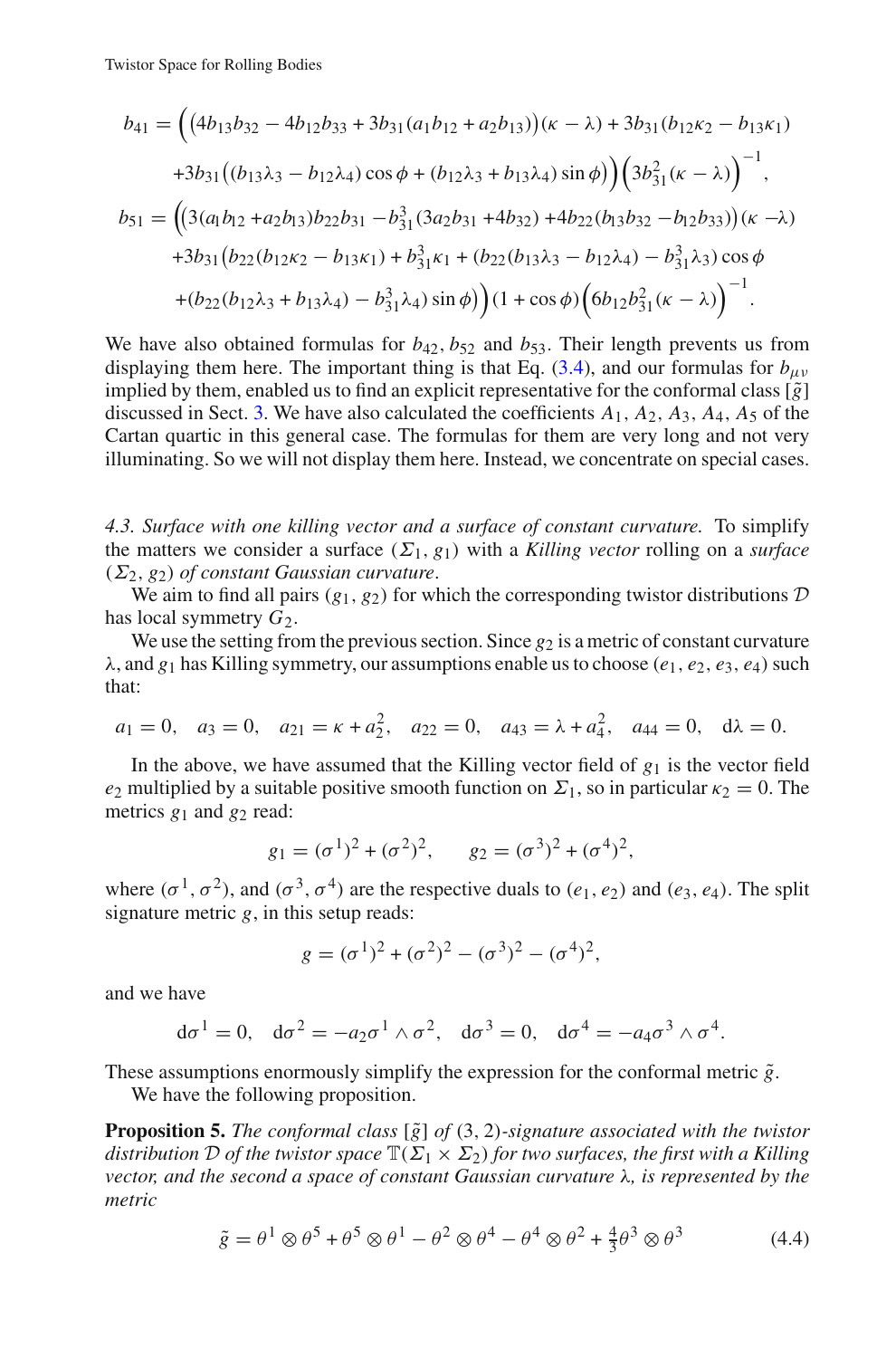*with the basis 1-forms*  $(\theta^1, \theta^2, \theta^3, \theta^4, \theta^5)$  *given by:* 

$$
\theta^{1} = \omega_{4} - \omega_{5}, \quad \theta_{2} = \omega_{5}, \quad \theta^{3} = -\omega_{3},
$$
  

$$
\theta^{4} = -\omega_{1} + \omega_{2} + (a_{2} + \frac{\kappa_{1}}{\lambda - \kappa})\omega_{3} + (a_{2}^{2} + \frac{8}{5}\kappa - \frac{7}{5}\lambda + \frac{1}{10}\frac{\kappa_{11} - a_{2}\kappa_{1}}{\kappa - \lambda} - \frac{1}{2}\frac{\kappa_{1}^{2}}{(\kappa - \lambda)^{2}})\omega_{4},
$$
  

$$
\theta^{5} = -\omega_{2} - (a_{2} + \frac{\kappa_{1}}{\lambda - \kappa})\omega_{3} - (a_{2}^{2} + \frac{13}{10}\kappa - \frac{7}{10}\lambda + \frac{1}{10}\frac{\kappa_{11}}{\kappa - \lambda} - \frac{1}{2}\frac{\kappa_{1}^{2}}{(\kappa - \lambda)^{2}})\omega_{4}
$$
  

$$
+ (\frac{3}{10}\kappa - \frac{7}{10}\lambda + \frac{1}{10}\frac{a_{2}\kappa_{1}}{\lambda - \kappa})\omega_{5},
$$

*with the basis forms*  $(\omega_1, \omega_2, \omega_3, \omega_4, \omega_5)$ *, which are the duals of the vector fields*  $(2.5)$ *– [\(2.6\)](#page-7-0), [\(4.1\)](#page-13-0), [\(4.2\)](#page-13-1), [\(4.3\)](#page-13-2), given by:*

$$
\omega_1 = \sigma^1,
$$
  
\n
$$
\omega_2 = (2a_2^2 \kappa + 2\kappa^2 - a_2 \kappa_1 - 2a_2^2 \lambda - 3\kappa \lambda + \lambda^2) \frac{\sigma^2}{(\kappa - \lambda)^2}
$$
  
\n+  $(a_2^2 \kappa + \kappa^2 - a_2 \kappa_1 - a_2^2 \lambda - \kappa \lambda) \sin \phi \frac{\sigma^3}{(\kappa - \lambda)^2}$   
\n-  $(a_2 a_4 (\kappa - \lambda) + (a_2^2 \kappa + \kappa^2 - a_2 \kappa_1 - a_2^2 \lambda - \kappa \lambda) \cos \phi) \frac{\sigma^4}{(\kappa - \lambda)^2} + a_2 \frac{d\phi}{\kappa - \lambda},$   
\n
$$
\omega_3 = (-a_2 (\kappa - \lambda) + \kappa_1) \frac{\sigma^2}{(\kappa - \lambda)^2} + \kappa_1 \sin \phi \frac{\sigma^3}{(\kappa - \lambda)^2}
$$
  
\n+  $(a_4 (\kappa - \lambda) - \kappa_1 \cos \phi) \frac{\sigma^4}{(\kappa - \lambda)^2} - \frac{d\phi}{\kappa - \lambda},$   
\n
$$
\omega_4 = -\frac{\sigma^2}{\kappa - \lambda} - \sin \phi \frac{\sigma^3}{\kappa - \lambda} + \cos \phi \frac{\sigma^4}{\kappa - \lambda},
$$
  
\n
$$
\omega_5 = \frac{\sigma^1}{\kappa - \lambda} - \cos \phi \frac{\sigma^3}{\kappa - \lambda} - \sin \phi \frac{\sigma^4}{\kappa - \lambda}.
$$

To answer the question of when  $D$  of Proposition [5](#page-14-0) has  $G_2$  as local group of symmetries, we need only particular components of the Weyl tensor of the metric [\(4.4\)](#page-14-1). However, we declare that we were able to calculate the entire Weyl tensor in a manageable form. In particular we have found all the components  $(A_1, A_2, A_3, A_4, A_5)$  of Cartan's quartic in this case. They read:

<span id="page-15-0"></span>
$$
A_1 = A_2
$$
  
= 10( $\kappa - \lambda$ )<sup>3</sup> $\kappa_{1111} - 70(\kappa - \lambda)^2 \kappa_{111}\kappa_1 - 49(\kappa - \lambda)^2 \kappa_{11}^2 + 280(\kappa - \lambda)\kappa_1^2 \kappa_{11} + 8(\kappa - \lambda)^3 (2\kappa + 7\lambda)\kappa_{11} - 20(\kappa - \lambda)^2 (\kappa + 6\lambda)\kappa_1^2 - 175\kappa_1^4 + (\kappa - \lambda)^4 (\kappa - 9\lambda)(9\kappa - \lambda),$   

$$
A_3 = A_1 - 10(\kappa - \lambda)^3 a_2 \kappa_{111} + \frac{154}{3}(\kappa - \lambda)^2 a_2 \kappa_{11}\kappa_1 - 20(\kappa - \lambda)^3 a_2^2 \kappa_{11} - \frac{4}{3}(\kappa - \lambda)^3 (3\kappa - 7\lambda)\kappa_{11} - \frac{140}{3}(\kappa - \lambda)a_2 \kappa_1^3 + \frac{5}{3}(\kappa - \lambda)^2 (21a_2^2 + 4\kappa - 11\lambda)\kappa_1^2 - \frac{4}{3}(\kappa - \lambda)^3 (15a_2^2 + 12\kappa + 7\lambda)a_2 \kappa_1 + \frac{1}{3}(\kappa - \lambda)^4 (\kappa - 9\lambda)(9\kappa - \lambda),
$$
  

$$
A_4 = -2A_1 + 3A_3,
$$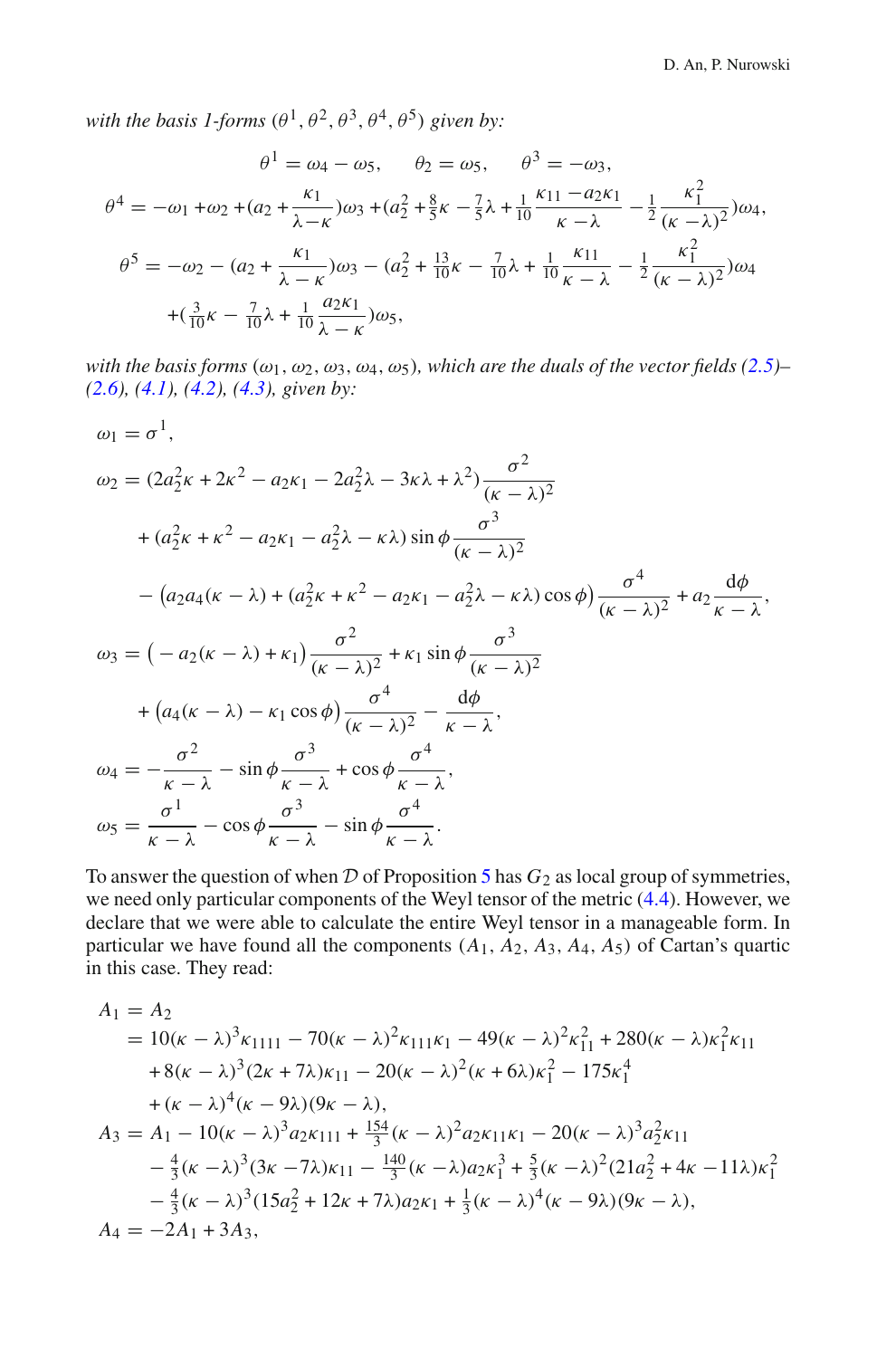$$
A_5 = -5A_1 + 6A_3 + 30(\kappa - \lambda)^3 a_2^2 \kappa_{11} - 49(\kappa - \lambda)^2 a_2^2 \kappa_1^2 + 2(\kappa - \lambda)^3 (15a_2^2 - 3\kappa - 28\lambda) a_2 \kappa_1 + (\kappa - \lambda)^4 (\kappa - 9\lambda)(9\kappa - \lambda).
$$
 (4.5)

We have the following theorem.

<span id="page-16-2"></span>**Theorem 2.** Let  $(\Sigma_1, g_1)$  be a Riemann surface with Gaussian curvature  $\kappa$ , which has a *Killing vector, and let*  $(\Sigma_2, g_2)$  *be a Riemann surface of constant Gaussian curvature*  $\lambda$ *. Consider configuration space of the two surfaces rolling on each other 'without slipping or twisting'. Then in order for distribution*  $D<sub>v</sub>$  *to have local symmetry*  $G<sub>2</sub>$ *, the curvatures must satisfy:*

$$
(9\kappa - \lambda)(\kappa - 9\lambda)\lambda = 0. \tag{4.6}
$$

<span id="page-16-1"></span><span id="page-16-0"></span>*Proof.* According to the previous discussion  $\mathcal{D}_v$  will have local symmetry  $G_2$  if and only if all *Ai*s given by Eqs. [\(4.5\)](#page-15-0) identically vanish. This means that the following three equations are necessary and sufficient:

$$
10(\kappa - \lambda)^3 \kappa_{1111} - 70(\kappa - \lambda)^2 \kappa_{111} \kappa_1 - 49(\kappa - \lambda)^2 \kappa_{11}^2 + 280(\kappa - \lambda) \kappa_1^2 \kappa_{11} + 8(\kappa - \lambda)^3 (2\kappa + 7\lambda) \kappa_{11} - 20(\kappa - \lambda)^2 (\kappa + 6\lambda) \kappa_1^2 - 175\kappa_1^4 + (\kappa - \lambda)^4 (\kappa - 9\lambda)(9\kappa - \lambda) = 0,
$$
  
- 10(\kappa - \lambda)^3 a\_2 \kappa\_{111} + \frac{154}{3} (\kappa - \lambda)^2 a\_2 \kappa\_{11} \kappa\_1 - 20(\kappa - \lambda)^3 a\_2^2 \kappa\_{11}   
- \frac{4}{3} (\kappa - \lambda)^3 (3\kappa - 7\lambda) \kappa\_{11} - \frac{140}{3} (\kappa - \lambda) a\_2 \kappa\_1^3 + \frac{5}{3} (\kappa - \lambda)^2 (21 a\_2^2 + 4\kappa - 11\lambda) \kappa\_1^2   
- \frac{4}{3} (\kappa - \lambda)^3 (15 a\_2^2 + 12\kappa + 7\lambda) a\_2 \kappa\_1 + \frac{1}{3} (\kappa - \lambda)^4 (\kappa - 9\lambda)(9\kappa - \lambda) = 0,  
30(\kappa - \lambda)^3 a\_2^2 \kappa\_{11} - 49(\kappa - \lambda)^2 a\_2^2 \kappa\_1^2   
+ 2(\kappa - \lambda)^3 (15 a\_2^2 - 3\kappa - 28\lambda) a\_2 \kappa\_1 + (\kappa - \lambda)^4 (\kappa - 9\lambda)(9\kappa - \lambda) = 0. (4.7)

One can view these equations as *algebraic* equations on  $\kappa_{11}$ ,  $\kappa_{111}$  and  $\kappa_{1111}$ , and as such they may be easily solved. However, the solutions  $\kappa_{11} = \kappa_{11}(\kappa, \kappa_1, \lambda, a_2), \kappa_{111} =$  $\kappa_{111}(\kappa, \kappa_1, \lambda, a_2), \kappa_{1111} = \kappa_{1111}(\kappa, \kappa_1, \lambda, a_2)$ , have to satisfy equations

$$
d\kappa_{11} = \kappa_{111}\sigma^1
$$
 and  $d\kappa_{111} = \kappa_{1111}\sigma^1$ .

This introduces two additional algebraic equations involving the four variables  $\kappa$ ,  $\kappa_1$ ,  $\lambda$ and  $a_2$ . Elimination of  $\kappa_1$  from these two equations reduces them to a single algebraic equation for  $\kappa$ ,  $\lambda$  and  $a_2$ , which after a simplification, and exclusion of the possibility in which  $a_2 \equiv 0$  yields the necessary condition  $(9\kappa - \lambda)(\kappa - 9\lambda)\lambda = 0$ . The case  $a_2 \equiv 0$ must be excluded because otherwise,  $\kappa \equiv 0$ , and Eqs. [\(4.7\)](#page-16-0) reduce to  $\kappa = \lambda = 0$ .

We now have the corollary confirming the result of Zelenko–Bryant–Bor–Montgomery:

**Corollary 2.** *Two surfaces of constant Gaussian curvature rolling on each other 'without slipping or twisting' have*  $\mathcal{D}_v$  *with local symmetry*  $G_2$  *if and only if the ratio of their curvatures is* 1 : 9 *or* 9 : 1

*Proof.* Obviously  $\kappa = 9\lambda$  and  $\kappa = \frac{1}{9}\lambda$  solve [\(4.6\)](#page-16-1). But instead of looking into the integrability conditions it is better now to use [\(4.5\)](#page-15-0) to write down the Cartan quartic in this case. Of course now, since  $\kappa = \text{const}$ , we use Eqs. [\(4.5\)](#page-15-0) with  $\kappa_{1111} = \kappa_{111} = \kappa_{11} =$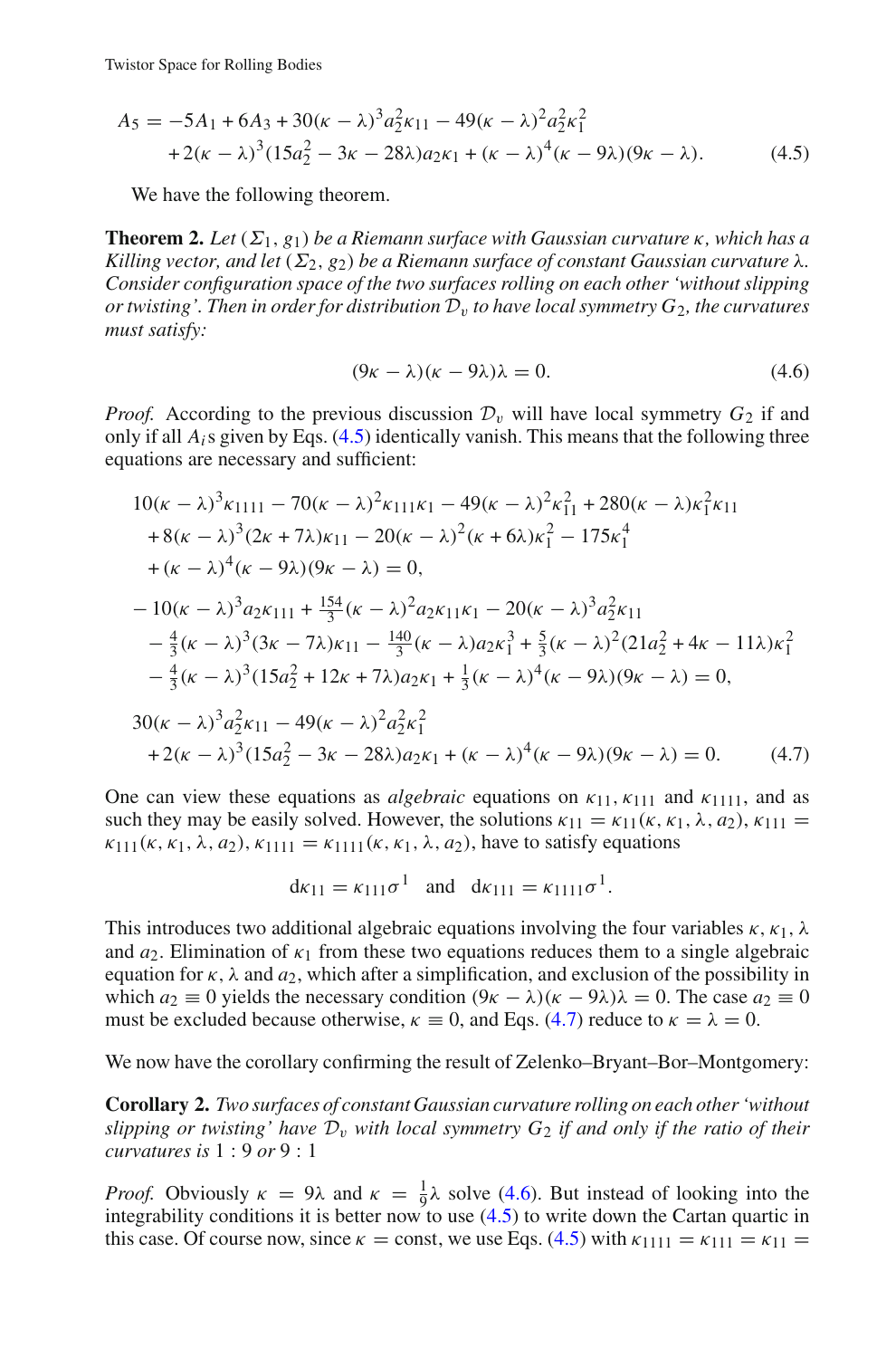$\kappa_1 = 0$ . Inserting this into [\(4.5\)](#page-15-0), and using the definition [\(3.2\)](#page-9-0) of the Cartan quartic we find that, modulo a nonvanishing factor, the Cartan quartic is:

$$
C(\zeta) = (\kappa - 9\lambda)(9\kappa - \lambda)(\kappa - \lambda)^4(1 + 2\zeta + 2\zeta^2)^2.
$$
 (4.8)

Excluding the integrable case, this is identically zero if and only if  $\kappa = 9\lambda$  or  $\kappa = \frac{1}{9}\lambda$ , as claimed.

*Remark 2.* Note that if  $\lambda > 0$  the surfaces described by the corollary are spheres with the ratio of the radii 1 : 3 or 3 : 1. But we can also have two hyperboloids with  $\lambda$  < 0 here.

*Remark 3.* Also note that if  $(\kappa - 9\lambda)(9\kappa - \lambda) \neq 0$  the Cartan quartic has always *two distinct double* roots. In the terminology of Ref. [\[15](#page-21-16)], the root type of the Cartan quartic is [2, 2]. According to Cartan, in such a case, the dimension of the local symmetry group of the corresponding distribution  $D$  can not be larger than 6. It is easy to think of examples where the symmetry group of  $\mathcal{D}_v$  has the maximal dimension 6, since the distribution of the two-sphere system has always symmetry  $SO(3) \times SO(3)$ , and the distribution of the two-hyperboloid system has always symmetry  $SO(1, 2) \times SO(1, 2)$ .

<span id="page-17-3"></span>*4.4. G*<sup>2</sup> *and surfaces of revolution rolling on the plane.* We now pass to the analysis of the still *open* possibility  $\lambda = 0$  in [\(4.6\)](#page-16-1). It turns out that in this case we can obtain several examples of surfaces that roll 'without slipping or twisting' on the *plane* with velocity space  $\mathcal{D}_v$  that has symmetry  $G_2$ .

<span id="page-17-2"></span>We have the following theorem.

**Theorem 3.** *Modulo homotheties there are only three metrics corresponding to surfaces* with a Killing vector, which when rolling on the plane  $\mathbb{R}^2$  *'without slipping or twisting'*, *have the distribution*  $\mathcal{D}_v$  *with local symmetry*  $G_2$ *. These metrics in a convenient coordinate system can be written as*

$$
g_{1o} = \rho^4 d\rho^2 + \rho^2 d\varphi^2,
$$
  
\n
$$
g_{1+} = (\rho^2 + 1)^2 d\rho^2 + \rho^2 d\varphi^2,
$$
  
\n
$$
g_{1-} = (\rho^2 - 1)^2 d\rho^2 + \rho^2 d\varphi^2,
$$
\n(4.9)

<span id="page-17-0"></span>*or, collectively as:*

<span id="page-17-1"></span>
$$
g_1 = (\rho^2 + \epsilon)^2 d\rho^2 + \rho^2 d\varphi^2, \text{ where } \epsilon = 0, \pm 1.
$$

*Their curvature is given by*

$$
\kappa = \frac{2}{(\rho^2 + \epsilon)^3}.\tag{4.10}
$$

*Proof.* If  $\lambda = 0$  and  $(\Sigma_1, g_1)$  is a surface with a Killing vector  $K = \partial_{\varphi}$ , we can introduce local coordinate systems  $(x, y)$  on  $\Sigma_1$  and  $(u, v)$  on  $\Sigma_2$  such that

$$
\sigma^1 = \rho(x)dx
$$
,  $\sigma^2 = \rho(x)d\varphi$ ,  $\sigma^3 = du$ ,  $\sigma^4 = dv$ .

Then the 4-metric reads:

$$
g = \rho(x)^2 (dx^2 + d\varphi^2) - du^2 - dv^2,
$$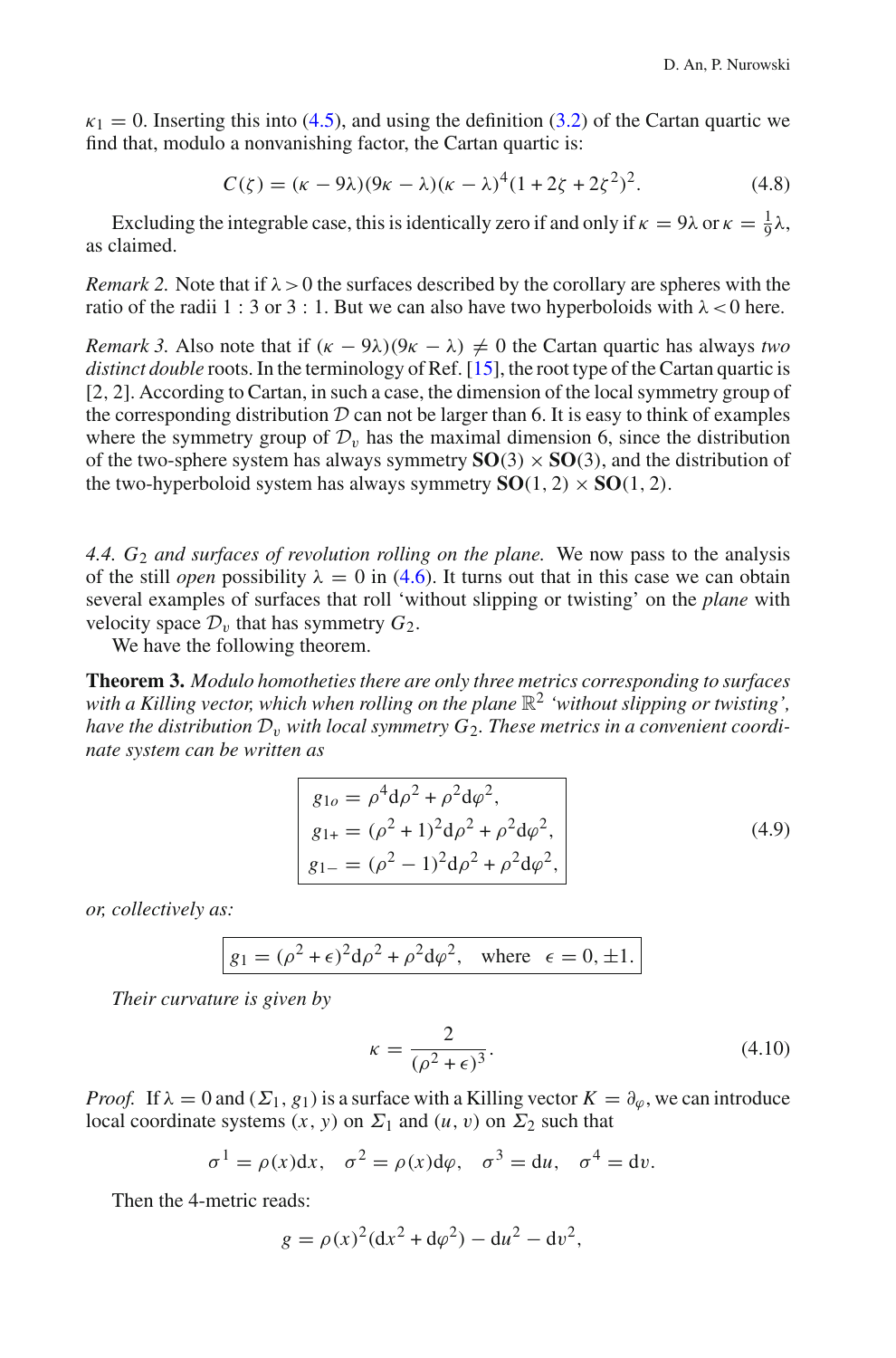and the variables from Eqs.  $(4.7)$  needed for the  $G_2$  symmetry are given by:

$$
a_2 = -\frac{\rho'}{\rho^2}, \quad \kappa = \frac{\rho'^2 - \rho'' \rho}{\rho^4}.
$$

The only relevant coframe derivative is given by:

$$
\partial_1 = \frac{1}{\rho} \partial_x.
$$

One can now write down Eqs.  $(4.7)$  in this setting. They look ugly, and they all involve the derivatives of the function  $\rho$  up to the sixth order. We treated these equations as algebraic equations for  $\rho^{(6)}$ ,  $\rho^{(5)}$  and  $\rho^{(4)}$ , and used the same trick as in the proof of Theorem [2.](#page-16-2) Namely, we algebraically solved the equation for  $\rho^{(4)}$ , differentiated it, and compared it with the  $\rho^{(5)}$  obtained algebraically. Then we did the same for  $\rho^{(5)}$  and  $\rho^{(6)}$ . This produced a unique compatibility condition, obviously of the third order in the derivatives of  $\rho$ , which reads:

$$
\rho^{(3)}\rho'\rho^2 - 3\rho''^2\rho^2 + {\rho''}\rho'^2\rho + {\rho'}^4 = 0.
$$
\n(4.11)

<span id="page-18-0"></span>Now two miracles have happened: It turns out that

- $-$  Eq.  $(4.11)$  is not only necessary but also sufficient for making the Cartan quartic vanishing, and also
- $-$  Eq. [\(4.11\)](#page-18-0), despite its ugly look, is completely solvable by means of elementary functions<sup>1</sup>

The first claim can be easily checked by solving [\(4.11\)](#page-18-0) algebraically for  $\rho^{(3)}$  and inserting it, together with its three consecutive derivatives into Eqs. [\(4.7\)](#page-16-0). These, with such  $\rho^{(3)}$ , become identities  $0 = 0$ . The second claim is justified by making a reciprocity transformation for the variables x and  $\rho$ . It is an elementary calculation, that the function  $\rho = \rho(x) \neq 0$  satisfies Eq. [\(4.11\)](#page-18-0) if and only if  $x = x(\rho)$  satisfies a *linear* 3rd order ODE:

$$
x'''\rho^2 + x''\rho - x' = 0. \tag{4.12}
$$

<span id="page-18-2"></span>This can be easily solved yielding

$$
x = \frac{1}{2}\alpha\rho^2 + \beta\log\rho + \gamma
$$

as its most general solution. Here  $\alpha$ ,  $\beta$ ,  $\gamma$  are real constants. Inserting this general solution into the metric of the surface  $\Sigma_1$  we get

$$
g_1 = \rho^2 (d(\alpha \rho^2 + \beta \log \rho + \gamma))^2 + \rho^2 d\varphi^2 = (\beta + \alpha \rho^2)^2 d\rho^2 + \rho^2 d\varphi^2.
$$

We have to exclude here the case when  $\alpha = 0$ , since in this case  $g_1$  is flat. If  $\alpha \neq 0$ metrics  $g_1$  are homothetic to one of the metrics [\(4.9\)](#page-17-0). In particular, all metrics  $g_1$  with  $β = 0$  are homothetic to  $g<sub>10</sub>$ . If  $β ≠ 0$  all metrics  $g<sub>1</sub>$  for which  $αβ > 0$  are homothetic to  $g_{1+}$ , and if  $\alpha\beta$  < 0 the metrics  $g_1$  are homothetic to  $g_{1-}$ .

Calculating the Gauss curvature for the metrics  $g_1$  above we get

$$
\kappa = \frac{2\alpha}{(\beta + \alpha \rho^2)^3},
$$

which reduces to  $(4.10)$  for the three homothety non-equivalent classes of metrics *g*1+, *g*1<sup>−</sup> and *g*1*<sup>o</sup>* .

<span id="page-18-1"></span><sup>&</sup>lt;sup>1</sup> We thank Szereszewski  $[16]$  $[16]$  for showing us the explicit transformation from Eqs. [\(4.11\)](#page-18-0) to [\(4.12\)](#page-18-2).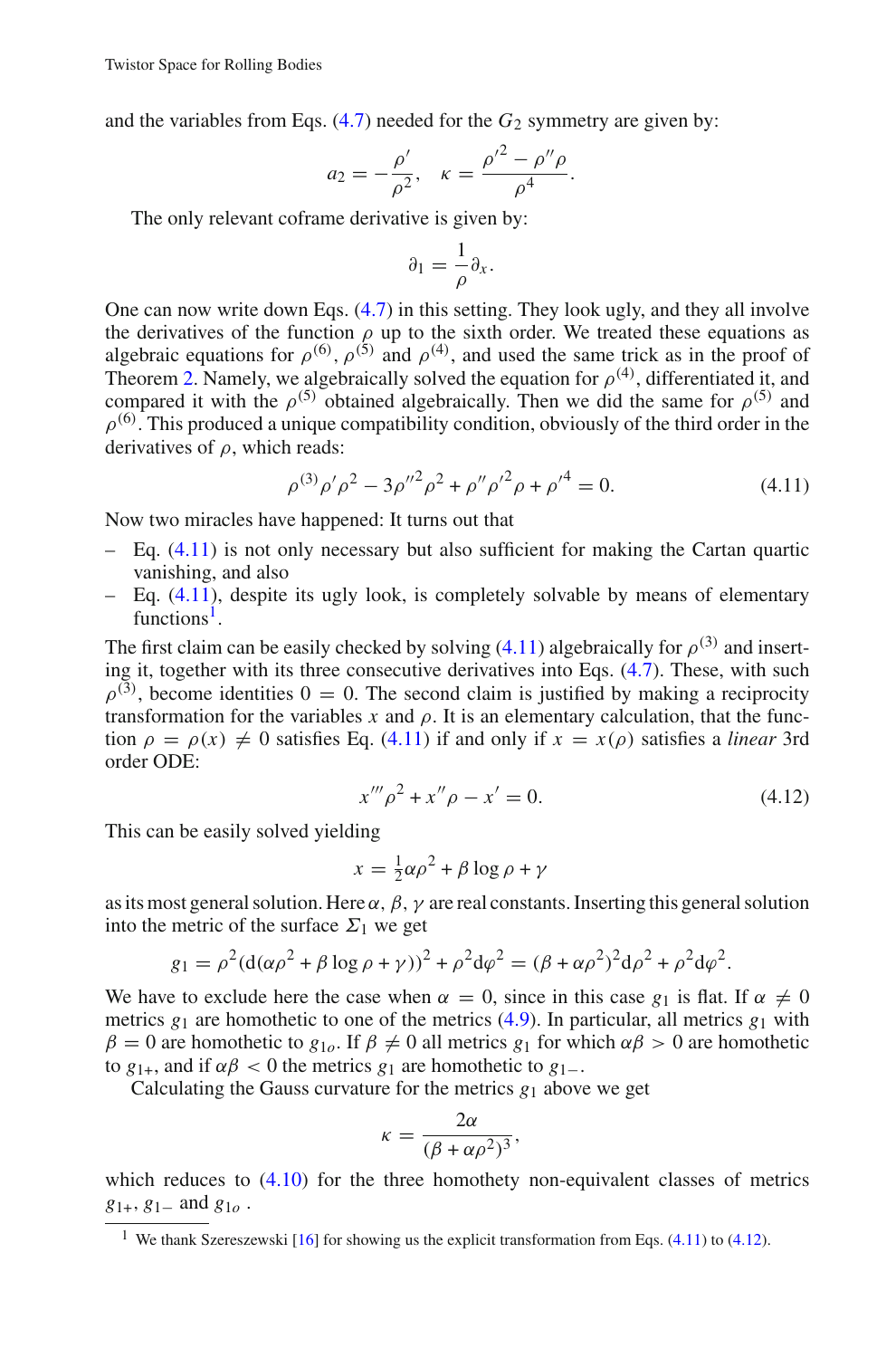<span id="page-19-1"></span>Now the problem of isometric embedding of metrics [\(4.9\)](#page-17-0) in flat  $\mathbb{R}^3$  arises. We have the following theorem.

**Theorem 4.** Let *U* be a region of one of the Riemann surfaces  $(\Sigma_1, g_1)$  of Theorem [3,](#page-17-2) *in which the curvature*  $\kappa$  *is nonnegative. In the case*  $\epsilon = +1$ *, such a region can be isometrically embedded in flat* R<sup>3</sup> *as a surface of revolution. The embedded surface, when written in the Cartesian coordinates* (*X*, *Y*, *Z*) *in* R3*, is algebraic, with the embedding given by*

$$
(X2 + Y2 + 2)3 - 9Z2 = 0, \quad \epsilon = +1.
$$

*In the case*  $\epsilon = -1$ *, one can find an isometric embedding in*  $\mathbb{R}^3$  *of a portion of U given by*  $\varphi \in [0, 2\pi], \rho \geq \sqrt{2}$ . This embedding gives another surface of revolution which is *also algebraic, and in the Cartesian coordinates* (*X*, *Y*, *Z*)*, given by*

$$
(X2 + Y2 - 2)3 - 9Z2 = 0, \quad \epsilon = -1.
$$

*In the case*  $\epsilon = 0$ *, one can embed a portion of U with*  $\rho \geq 1$  *in*  $\mathbb{R}^3$  *as a surface of revolution*

$$
Z = f(\sqrt{X^2 + Y^2}), \text{ with } f(t) = \int_{\rho=1}^t \sqrt{\rho^4 - 1} \, d\rho.
$$

*Proof.* In Theorem [3](#page-17-2) we have proven that we have three cases of metrics corresponding to surfaces which when rolling 'without slipping or twisting' on the plane have  $G_2$  as a symmetry of  $\mathcal{D}_v$ . To embed them in  $\mathbb{R}^3$  as surfaces of revolution, we put:

<span id="page-19-0"></span>
$$
X = \rho \cos \varphi, \quad Y = \rho \sin \varphi, \quad Z = \int \sqrt{(\rho^2 + \epsilon)^2 - 1} \, d\rho, \quad \text{where} \quad \epsilon = 0, \pm 1.
$$
\n(4.13)

If  $\epsilon = 1$ , the function under the square root in the integral is positive for all  $\rho \ge 0$ , and this embeds the entire  $(\Sigma_1, g_{1+})$  in  $\mathbb{R}^3$ . Actually the integral is elementary in this case,  $\int \sqrt{(\rho^2 + 1)^2 - 1} d\rho = \frac{1}{3} (\rho^2 + 2)^{3/2}$ , and this embeds  $(\Sigma_1, g_{1+})$  as an algebraic surface

$$
(X^2 + Y^2 + 2)^3 - 9Z^2 = 0
$$

in  $\mathbb{R}^3$ . If  $\epsilon = -1$  the integral for *Z* above is only meaningful for  $\rho \ge \sqrt{2}$ . So only the region  $\varphi \in [0, 2\pi], \rho \geq \sqrt{2}$  of  $\Sigma_1$  can now be embedded in this way. In this case the integral for *Z* is also elementary,  $\int \sqrt{(\rho^2 - 1)^2 - 1} \, d\rho = \frac{1}{3} (\rho^2 - 2)^{3/2}$ . This embeds the above mentioned portion of  $(\Sigma_1, g_{1-})$  as an algebraic surface (of revolution) in flat  $\mathbb{R}^3$  given by:

$$
(X^2 + Y^2 - 2)^3 - 9Z^2 = 0.
$$

If  $\epsilon = 0$  the embedding is given by [\(4.13\)](#page-19-0) with *Z* being an elliptic integral *Z* =  $\int \sqrt{\rho^4 - 1} d\rho$ . It now embeds the portion  $\varphi \in [0, 2\pi], \rho > 1$  of  $(\Sigma_1, g_{1\rho})$  in flat  $\mathbb{R}^3$ .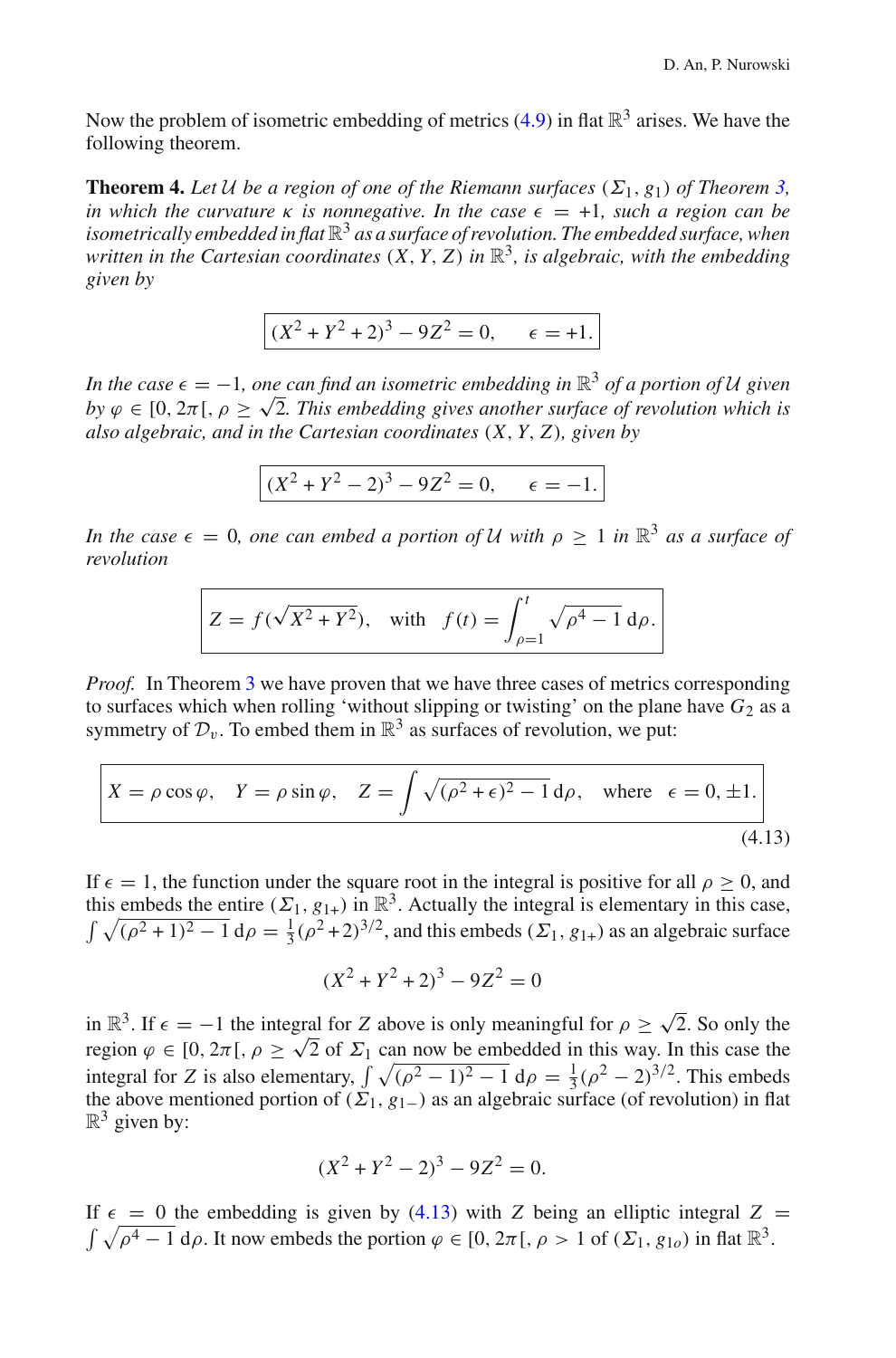

<span id="page-20-1"></span>**Fig. 1.** The Mathematica print of the three surfaces of revolution, whose induced metric from  $\mathbb{R}^3$  is given, from left to right, by respective metrics  $g_{1-}$ ,  $g_{1+}$  and  $g_{10}$ . The *middle figure* embeds all ( $\Sigma_1$ ,  $g_{1+}$ ). In the *left figure* only the portion of (Σ1, *g*1−) with *positive* curvature is embedded, and in the *right figure* only points of  $(\Sigma_1, g_{10})$  with  $\rho > 1$  are embedded. It is why the left and right figures have holes on the top. All three surfaces, when rolling on a plane 'without twisting or slipping' have velocity space  $\mathcal{D}_v$  with symmetry  $G_2$ 



<span id="page-20-0"></span>**Fig. 2.** The first two figures on the left give the Mathematica print of negative curvature portion  $\varphi \in$ [0,  $2\pi$ [,  $\rho \in [0.5, 2]$  of the Riemann surface with the metric  $g_1 = (\rho^2 - 5)^2 d\rho^2 + \rho^2 d\rho^2$  embedded as a surface of revolution. The metric  $g_1 \oplus (-du^2 - dv^2)$  has twistor distribution  $D$  with  $G_2$  symmetry. The third figure is the print of the embedding for the  $\rho$  range:  $\rho \in [0, 2]$ . One sees that the embedding degenerates at  $\rho = 0$ . The last picture gives the embedding for the maximally extend  $\rho$  range,  $\rho \in [-2, 2]$ 

The three surfaces of revolution defined in Theorem [4,](#page-19-1) and depicted in Fig. [1](#page-20-1) are examples of surfaces which when rolling on the plane 'without slipping or twisting' have the velocity space  $\mathcal{D}_v$  with  $G_2$  as the group of local symmetries. Other isometric embeddings of these surfaces in  $\mathbb{R}^3$  may provide other examples. For example it would be very instructive to find an isometric embedding in  $\mathbb{R}^3$  of the positive curvature region  $0 < \rho \le 1$ ,  $0 \le \varphi < 2\pi$  of the metric  $g_{1\rho} = \rho^4 d\rho^2 + \rho^2 d\varphi^2$ , or of the positive curvature region  $1 < \rho < \sqrt{2}$  of the metric  $g_{1-} = (\rho^2 - 1)^2 d\rho^2 + \rho^2 d\rho^2$ .

*Remark 4.* Although the region of negative curvature of the Riemann surface ( $\Sigma_1$ ,  $g_{1-}$ ) can not be simply embedded as a surface of revolution in  $\mathbb{R}^3$ , we can find such an embedding for a portion of negative curvature region with a metric  $g_1 = (\rho^2 - 5)^2 d\rho^2$ +  $\rho^2 d\varphi^2$ , which is homothetically equivalent to  $g_{1-}$ . As it is evident from the proof of Theorem [3](#page-17-2) this metric is in the class of metrics  $g_1$ , which together with the flat metric  $g_2 = du^2 + dv^2$ , form the split signature metric  $g = g_1 \oplus (-g_2)$  with twistor distribution having symmetry *G*2. For this metric we consider a negative curvature region given by  $\varphi \in [0, 2\pi], \rho \in ]0, 2[$ , and we isometrically embed it in  $\mathbb{R}^3$  via

$$
X = \rho \cos \varphi
$$
,  $Y = \rho \sin \varphi$ ,  $Z = \int_0^{\rho} \sqrt{(x^2 - 6)(x^2 - 4)} dx$ .

The embedding is not well defined in  $\rho = 0$ , and the integral is not elementary. Nevertheless we can plot the obtained surface of revolution, which is depicted in Fig. [2.](#page-20-0)